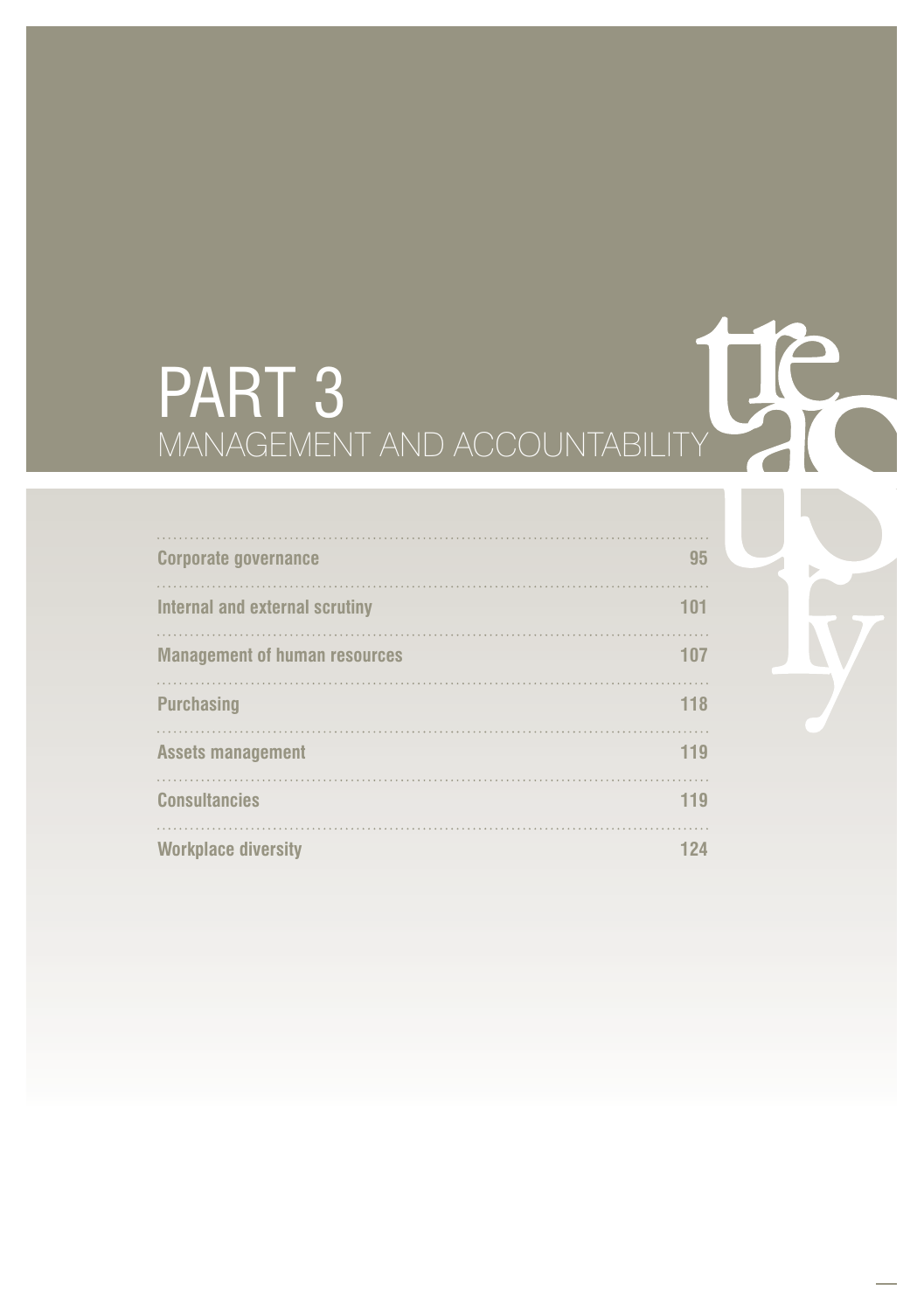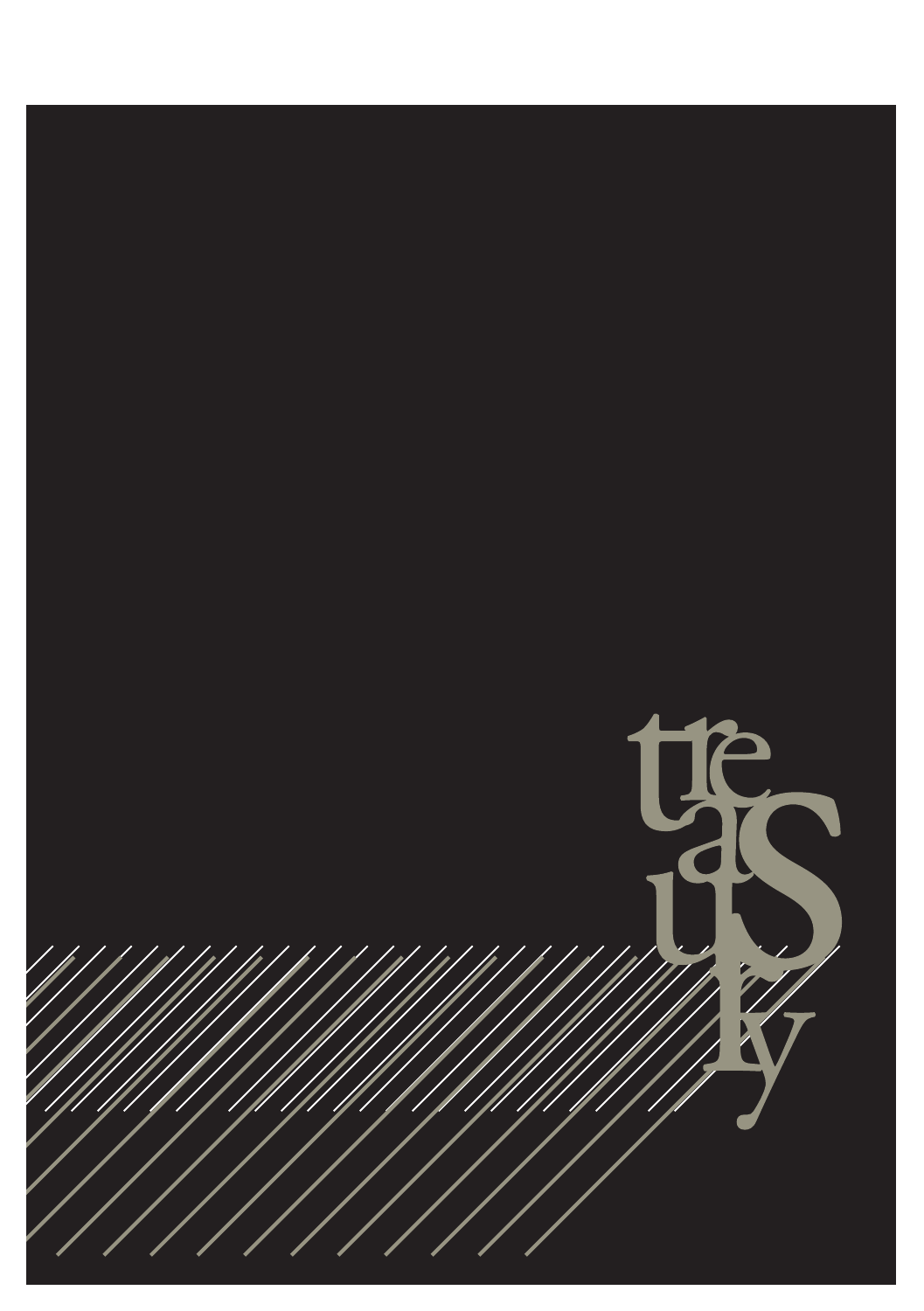# Corporate governance

Treasury's corporate governance practices comply with statutory and other external requirements, and aim to achieve sound administrative and financial management practice. They are designed to ensure efficient, effective and ethical use of Treasury's resources.

Key aspects of Treasury's corporate governance practices include:

- clearly established role accountabilities, including clear delegations of authority and responsibilities; •
- planning and monitoring of outputs; and •
- monitoring of Treasury's resource use, based on budgeting, financial accounting, audit, fraud control, risk management and other reporting systems. •

The Executive Board is the primary decision-making body. The Audit Committee is the other body that ensures accountability.

The Treasury Management Model sets out the role accountabilities of the five levels of the Treasury management structure. Treasury's management levels and primary role accountabilities are:

- Secretary: accountable for the department's management and strategic leadership; •
- Executive Director: accountable for a group's management and strategic leadership; •
- General Manager: accountable for a division's management and strategic leadership; •
- Manager: accountable for a unit's management and leadership; and •
- Adviser and Analyst: accountable for provision of technical expertise and team leadership and contributions to unit outputs. •

### Senior management committees and their roles

#### **The Executive Board**

Treasury's Executive Board comprises the Secretary, the Executive Directors and the General Manager, Corporate Services. The Executive Board is responsible for high-level policy issues relating to the department's strategic leadership and management, including:

- organisational development shaping Treasury's future; •
- policy development and coordination involving major and/or new economic policy issues, generally with implications that involve more than one group; •
- corporate governance ensuring the efficient, effective and ethical use of resources; and •
- planning and allocating resources meeting current and future work priorities. •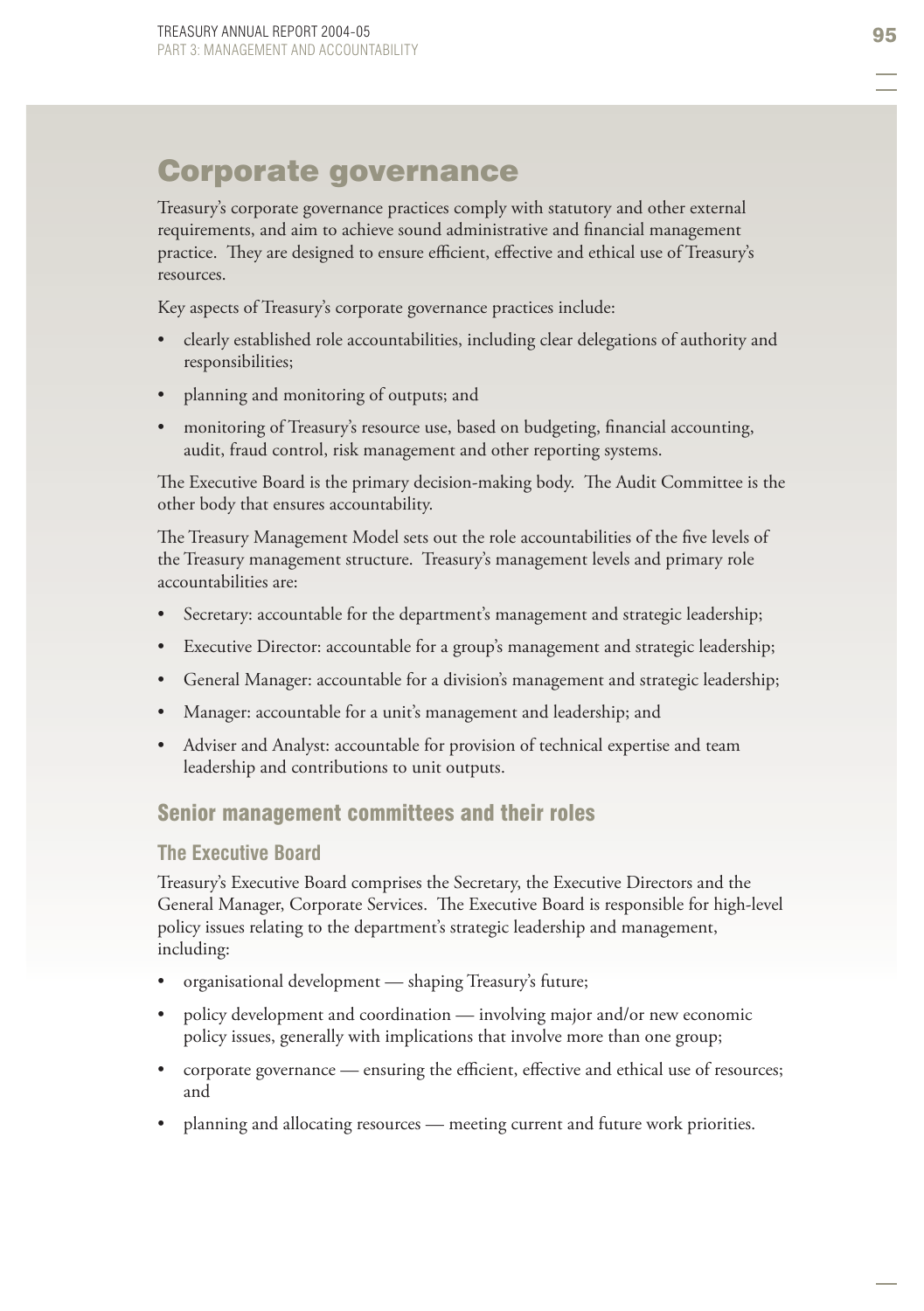The Executive Board members as at 30 June 2005 were:

- Dr Ken Henry, Secretary to the Treasury; •
- Dr Martin Parkinson, Executive Director, Macroeconomic Group; •
- Jim Murphy, Executive Director, Markets Group; •
- Mike Callaghan, Executive Director, Revenue Group; •
- David Tune, Executive Director, Fiscal Group; •
- Dr David Parker, Alternative Executive Director, Macroeconomic Group; and •
- Ian Robinson, General Manager, Corporate Services Division. •

#### **Audit Committee**

The Audit Committee functions as a forum of review of audit issues by:

- supporting and enhancing the control framework; •
- ensuring the objectivity and reliability of published financial information; •
- monitors and evaluates Treasury's Risk Management Strategies; and •
- helping the Secretary to comply with all legislative and other obligations. •

Treasury's Audit Committee follows the recommended best practice guidelines issued by the Australian National Audit Office (ANAO). The ANAO also attends Treasury Audit Committee meetings as an observer. The Audit Committee reviews internal and external audits relating to Treasury and the Mint.

The Audit Committee members as at 30 June 2005, were Dr David Parker (who assumed the Chair from 20 May 2005), Steve French, Ian Robinson, Mike Rawstron, David Martine and Jim Kropp (who was appointed as the external representative from 18 February 2005). The Audit Committee met eight times during 2004-05.

#### **Remuneration committees**

Remuneration committees are established within the Executive, Corporate Services and the four policy groups in Treasury to recommend to the Secretary the determination of salary rates available under Australian Workplace Agreements for APS6, EL1 and  $EL2$  staff.

The Executive Board determines each remuneration committee's membership and the Executive Director of the relevant group chairs each remuneration committee. The committee comprises the Chair, the Principal Adviser, Corporate Strategy and all general managers in the group. One general manager from another group is included to promote consistency of ratings between groups.

#### Senior management

Details of Treasury's management structure is set out in Figure 4, in Part 1.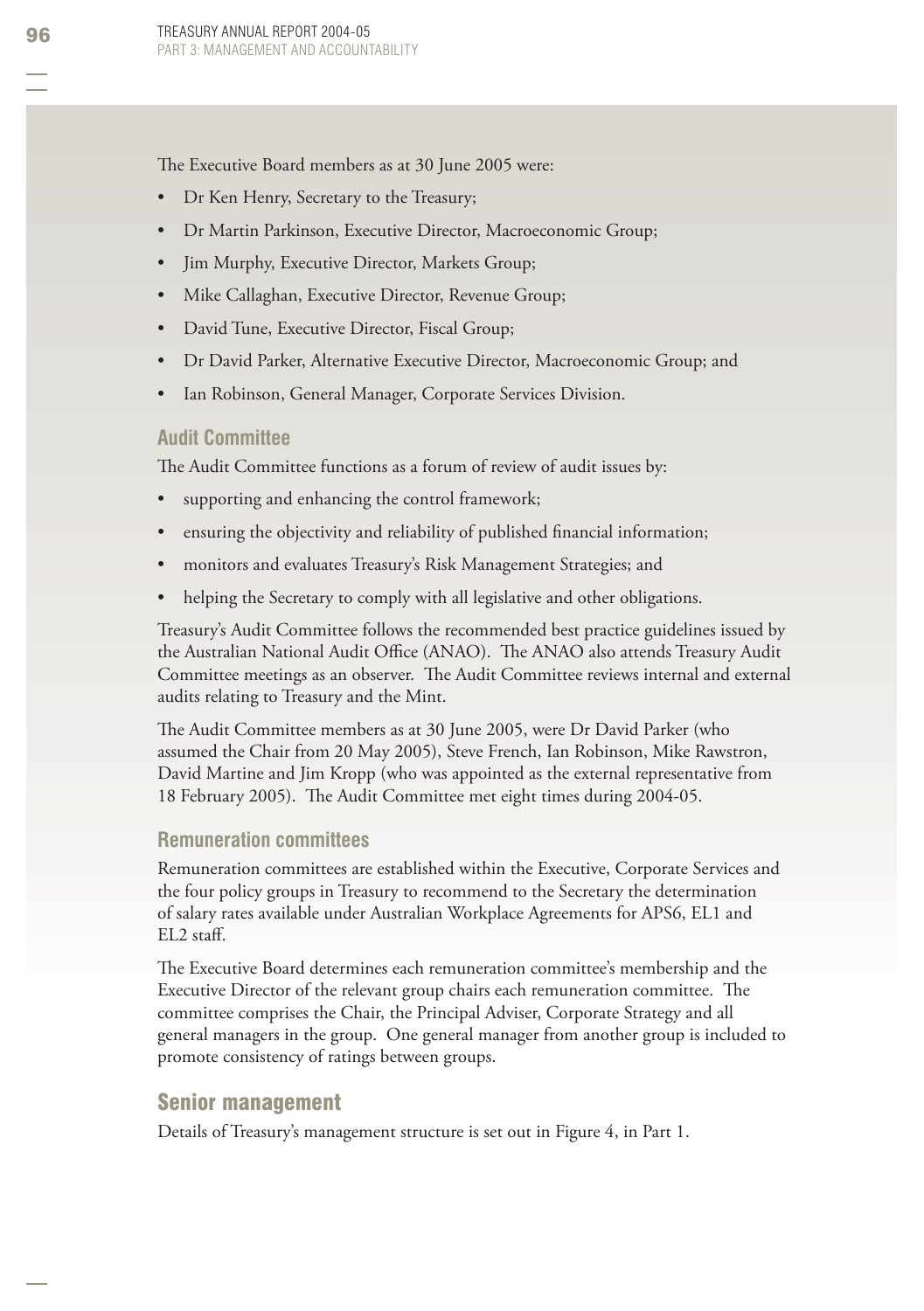# Corporate planning and reporting

Treasury's internal corporate planning and reporting framework is an integrated system linked to the department's financial management, human resource and business management systems.

The Executive Board sets the broad strategic direction for the department. The corporate plan articulates this direction and provides context for policy group operational plans and Corporate Services Division. The corporate plan includes an identity statement based on Treasury's mission statement and people values, sets out Treasury's outcomes and outputs, and identifies high-level priorities for the following year.

Groups and divisions prepare operational plans at the beginning of the financial year. They identify key priorities, performance information, risks, relationships and financial information.

The Information Technology Infrastructure Statement of Direction is a three-year plan setting out Treasury's strategic directions in managing and accessing Treasury's information technology. Underpinning the Statement of Direction is the Application Systems Forward Work Plan which identifies Treasury's systems development for the next year. The plan is linked to corporate and operational plans.

Treasury meets its external reporting responsibilities through its Portfolio Budget Statements and annual report.

The Corporate Services Division uses a Balanced Scorecard Performance Reporting Framework to enable the division to measure overall business performance against the four perspectives of customer satisfaction, financial efficiency and effectiveness, operational efficiency and effectiveness, and staff learning and growth. The division reports progress twice a year.

### Risk management

Under the *Financial Management and Accountability Act 1997*, Treasury meets its specific risk management requirements through a single, integrated approach. The Risk Management Implementation Plan and Corporate Policy and Framework for Managing Risk establish the key risk management objectives and communicate the risk policy framework.

The approach has four key components.

- The Fraud Control Plan complies with Australian Government Fraud Control Guidelines. •
- The Chief Executive's Instructions put into effect the Financial Management and Accountability Act requirements, setting out responsibilities and procedures which provide an overarching framework for transparent and accountable financial management. They also contain topics relating specifically to risk management and internal accountability.
- The Internal Audit Plan identifies services and functions for auditing. It incorporates issues raised by the ANAO in its audit of Treasury's financial statements, and where appropriate, recent ANAO reports on cross-agency matters, upcoming management •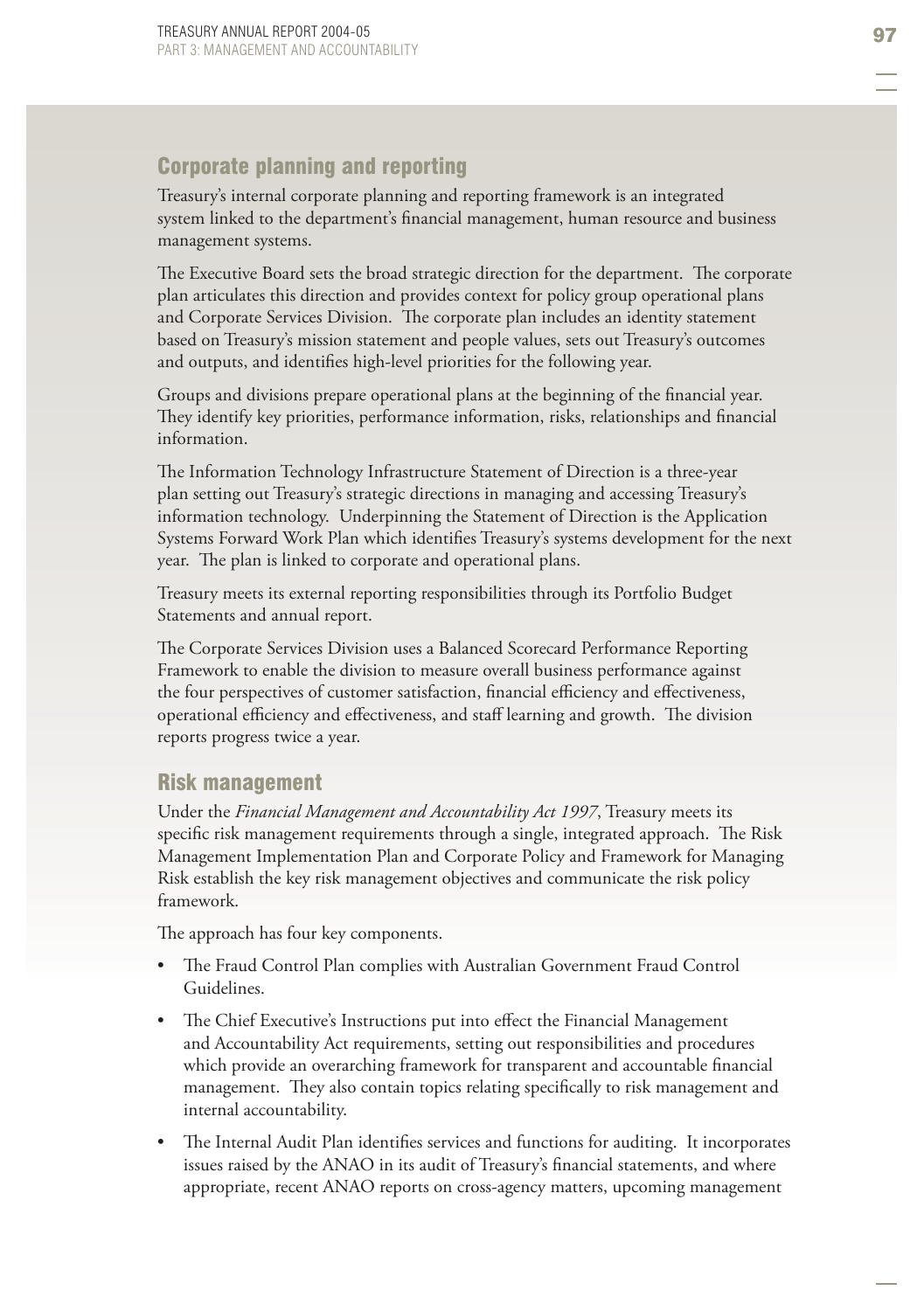issues, policy evaluations, previous internal audits and strategic risk management issues.

Risk management and insurable risks are aligned through Comcover and Comcare. •

Treasury strategies aim to identify and manage risks associated with the delivery of information technology services. Information technology governance includes:

- The IT Disaster Recovery Plan sets out the strategies and processes to restore services if Treasury's central computing infrastructure is lost completely or partially. The plan aims to restore services within an appropriate timeframe. •
- Business Continuity Plans for Treasury's information technology application systems. Set out alternate methods and processes to use so Treasury can continue to work while the environment is restored. •
- The IT Security Policy addresses the requirements to protect information holdings and secure operation of Treasury information technology resources. The policy is based on the protective security policies and standards in the Australian Protective Security Manual, the Draft Australian Communications Security Instruction — Electronic Security Instructions 33(A) and ANAO recommendations. •
- The Internet and Email Acceptable Use Policy sets out responsibilities for appropriate use of the Internet, email facilities and services. This policy refers to the Australian Public Service Values and Code of Conduct, the *Public Service Act 1999*, other relevant Australian Government legislation, and the Treasury IT Security Policy. •
- Website Development Standards and Guidelines based on ISO 9001 and ACSI 33, and International Standards Organisation and Defence Signals Directorate guidelines to ensure compliance with best practice website security. •
- IT Change Control Guidelines (an internal management tool) assists with quality assurance control over proposed changes to the technical environment and facilities. This change control process involves reviewing proposed variations and clearing them before releasing changes in the production environment. •
- IT Risk Management Strategy , developed in accordance with Defence Signals Directorate guidelines identifies technical risks associated with Treasury's information technology infrastructure and management practices. •
- Applications Development and Project Standards , internal standards based on the Structured System Development Methodology PRINCE 2 for system development, provide a phased system development life cycle to ensure correct project governance is applied to systems development. •
- Applications Systems Forward Work Plan is prepared on an annual basis in consultation with the Executive Board, General Managers and client representatives. It identifies applications systems development and enhancement requirements for a 12-month period and facilitates priority setting and resource allocation in relation to approved information technology applications projects. •

Staff awareness of risk management policies and procedures is raised through training programmes and departmental staff notices. All policies and procedures are available to staff in hard copy and on the Intranet.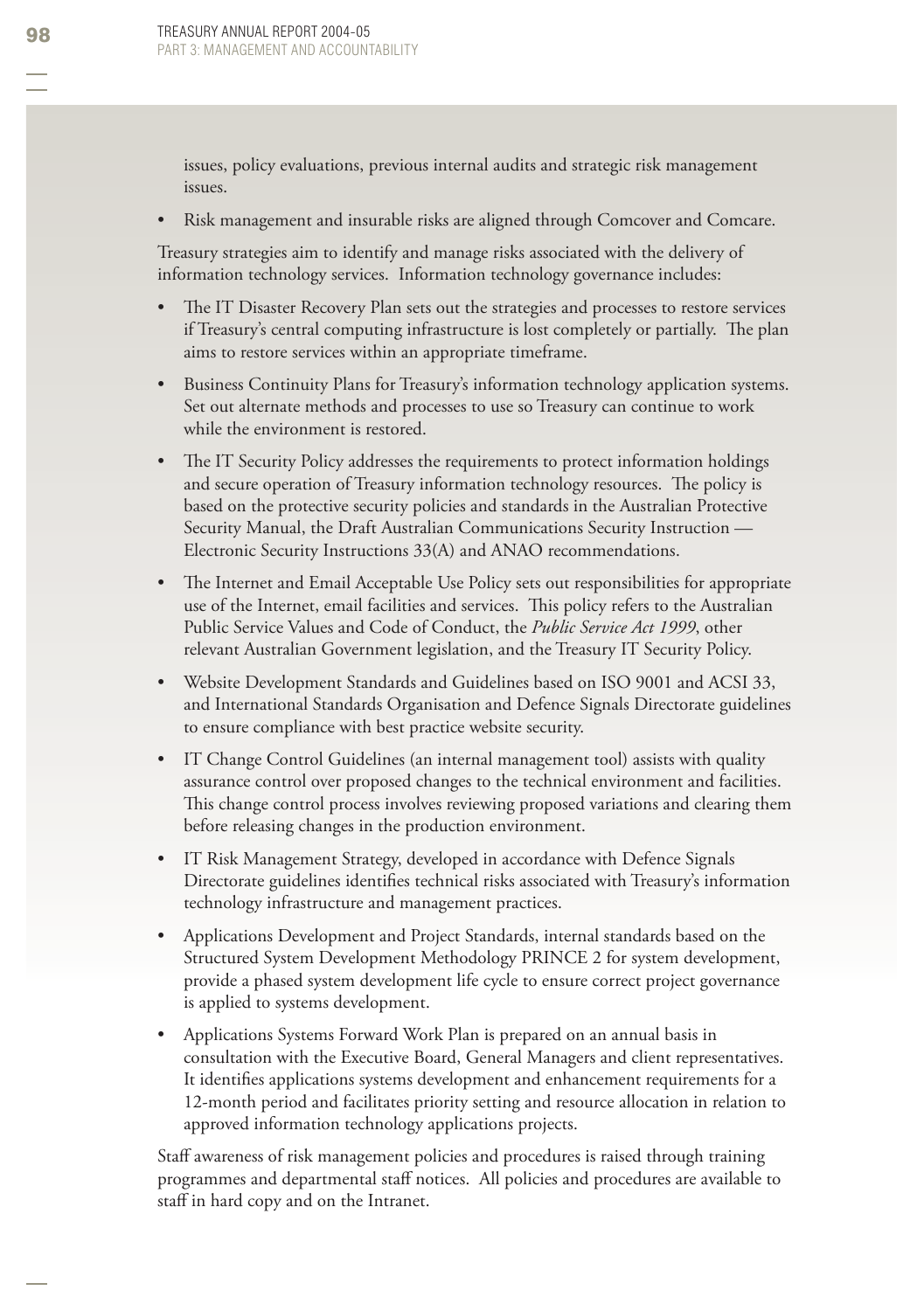# Ethical standards and accountability

Treasury has its own agency values reflecting and supporting the way it functions within the Australian Public Service legislative framework. Treasury's people values are closely aligned with the Australian Public Service values and are embedded in the Treasury Management Model and Performance Management System.

The Treasury Certified Agreement and Australian Workplace Agreements contain a commitment from employees to uphold Treasury values and comply with the Code of Conduct.

Internal learning and development programmes, such as leadership programmes, the APS1-5 Treasury Certificate in Business Services, the graduate development programme and performance management system workshops also reinforce the values and behaviours expected of staff within both the department and the broader public sector.

Treasury has taken steps to establish and maintain ethical standards through developing policies such as the Fraud Control Plan, the Chief Executive's Instructions, Conflict of Interest Guidelines, Consultant Engagement and Management Guidelines and the Internet and Email Acceptable Use Policy.

Treasury places a strong emphasis on those activities which support an ethical culture and promote fraud control awareness. An established pattern of ethical behaviour by staff will significantly reduce the risk of any fraudulent activity occurring. It also permits greater reliance on staff integrity of when considering the need for controls in areas where it may not be cost effective to implement detailed control activities. Consequently, Treasury has developed an ethics and fraud awareness education programme to maintain a strong ethical working environment and fraud control.

The Chief Executive's Instructions establish Treasury's financial administrative framework under the Financial Management and Accountability Act. The Chief Executive Instructions provide the basis for effective, efficient, ethical and accountable use and management of Commonwealth money and property. Treasury reviews and updates the instructions regularly.

The Chief Executive's Instructions provide a user-friendly approach to financial management processes and provide staff with guidance to assist them to comply with legislation and Treasury's ethical standards.

All corporate governance policies and procedures are available on the Intranet.

#### Senior executive service remuneration

All Treasury senior executive service employees hold an Australian Workplace Agreement.

Since September 2000, senior executive service employees have been appraised using the Australian Public Service Commission's Senior Executive Leadership Capability Framework. That involves making individual rankings against each of the five criteria of the framework, then arriving at an overall ranking for the employee, which reflects their performance relative to their peers.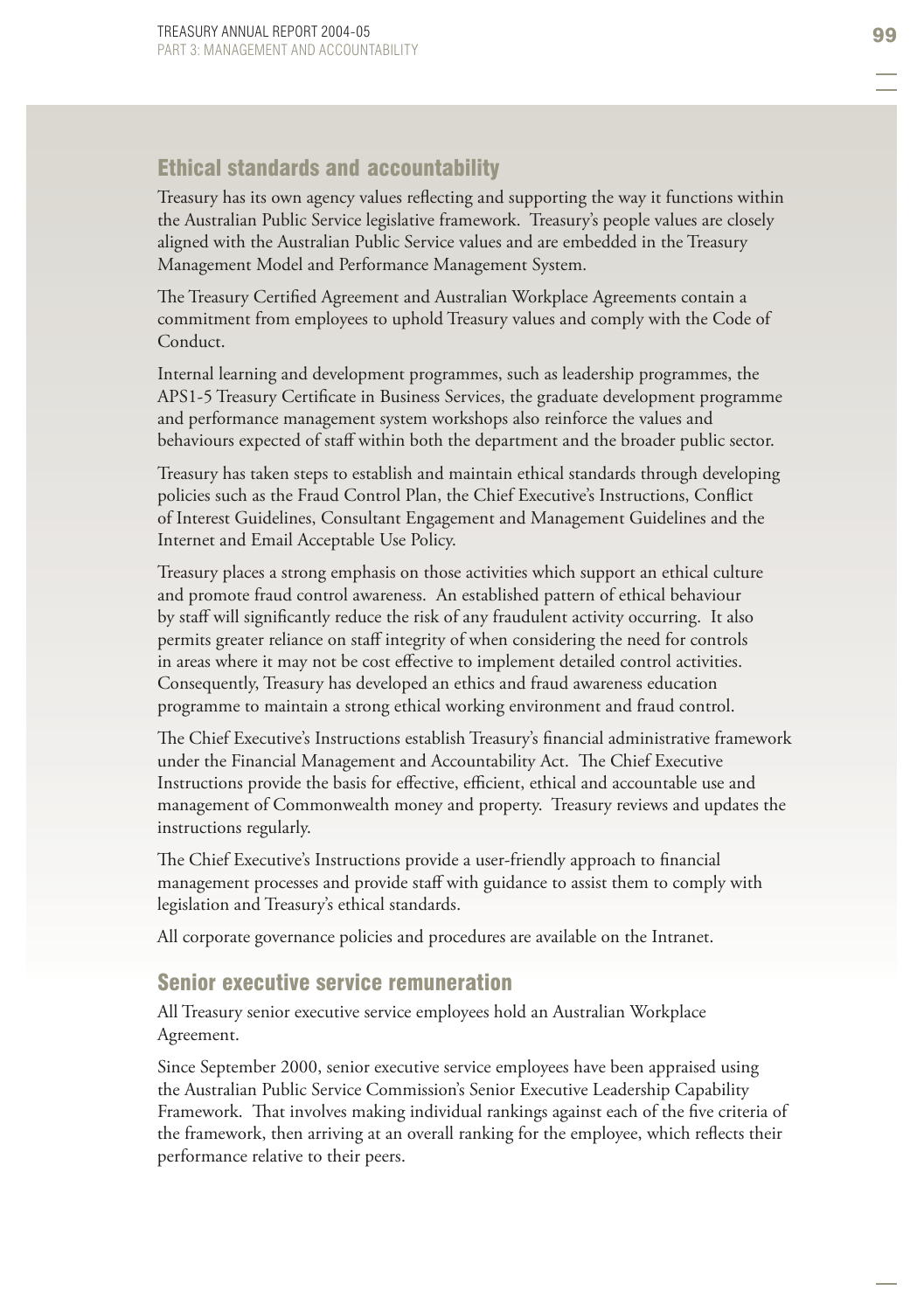An increase in relative ranking based on longer-term performance can lead to an increase in base salary. See Table 10 for details of senior executive service salary scales. Additional information on remuneration and performance pay is set out in Note 16: Executive Remuneration in Part 4 of the Financial Statements.

# Corporate governance — the Mint

The Mint's Advisory Board is responsible for ensuring good corporate governance, advising on corporate strategy and providing guidance and oversight to the Mint's senior management team.

Advisory Board members as at 30 June 2005 were: Jim Murphy, Executive Director, Markets Group, Treasury (Chair); Vivienne Thom, Controller, Royal Australian Mint; Michael Del Gigante, Chief Operating Officer, Defence Housing Authority; and Ross Macdiarmid, Chief Executive Officer, Australian Capital Tourism Corporation.

The senior management team comprises the Controller and the Directors of Marketing, Operations, and Finance and Systems.

# Risk management

The Mint's internal policies and procedures identify, plan for and manage the risks associated with the business of manufacturing circulating and numismatic coin for Australia. These policies and procedures are consistent with the Treasury Chief Executive Instructions, and the Treasury Audit Committee reviews the recommendations of all the Mint's internal and external audits.

Under the *Financial Management and Accountability Act 1997*, the Mint meets its specific risk management requirements through a single, integrated approach. In 2004, the Mint completed its business risk assessment and developed a Risk Management Implementation Plan to establish key risk areas and develop management plans.

The Mint's Fraud Control Plan complies with Australian Government Fraud Control Guidelines.

The Internal Audit Plan identifies services and functions for auditing. It incorporates issues raised by the ANAO in its audit of the Mint's financial statements and recent reports on cross-agency matters, upcoming management issues, policy evaluations, previous internal audits and strategic risk management issues.

In 2004-05, the focus on information technology governance increased:

- An IT Disaster Recovery Plan sets out the strategies and processes to restore services if the Mint's computing infrastructure is completely or partially lost. The plan aims to restore services within an appropriate timeframe. The development of the plan is ongoing and will be completed within 2005-06. •
- Information technology backup and restoration methods are being implemented and tested to ensure services are not interrupted for extended periods or totally lost during server problems. •
- Authentication and encryption used for domain accounts, dial in and Virtual Private Network (VPN) connections are being reviewed, and the firewall configuration improved. •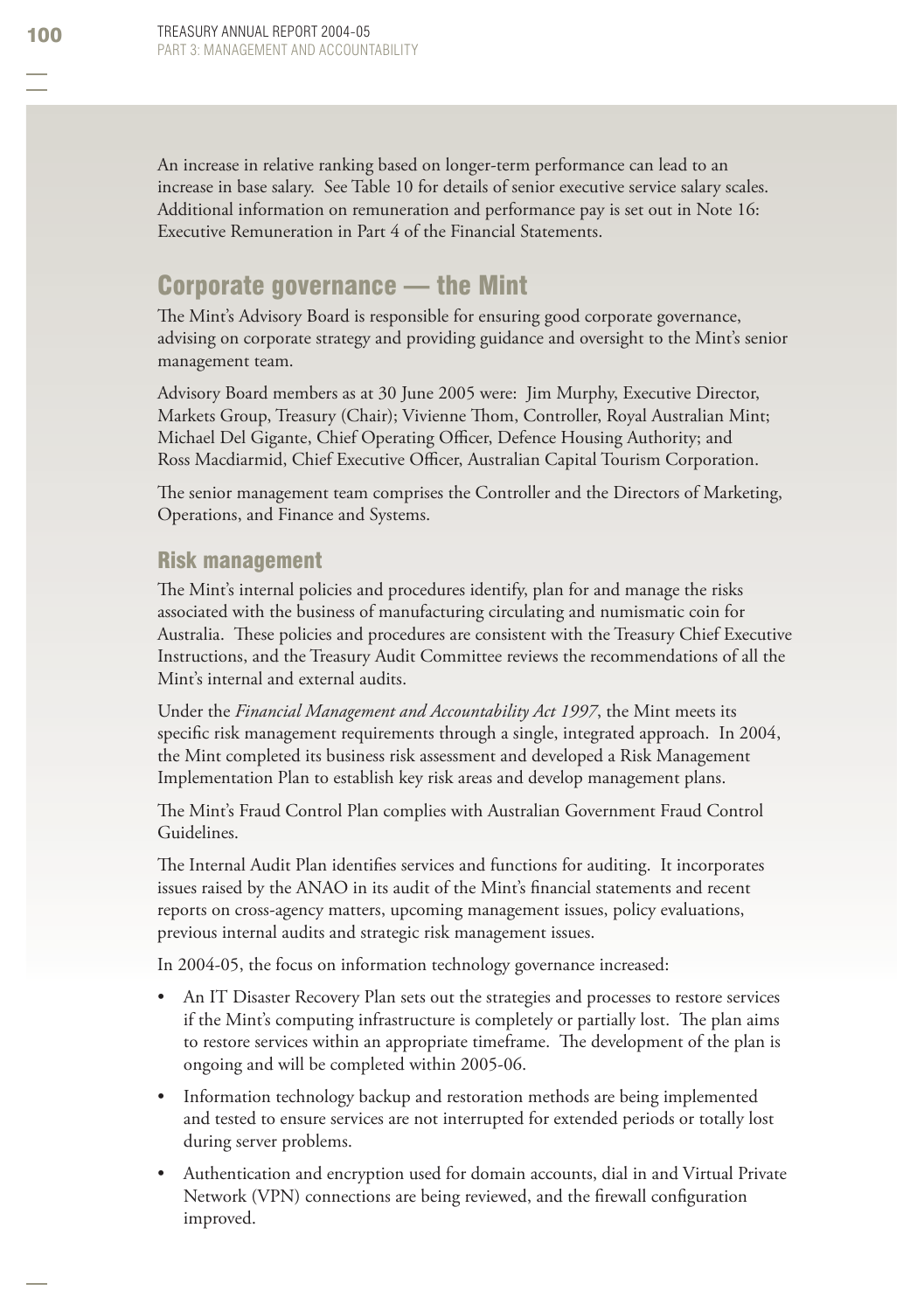- An Internet and Email Acceptable Use Policy sets out responsibilities of users of the Internet, email facilities and services. The policy refers to the Australian Public Service Values and Code of Conduct, the *Public Service Act 1999*, and other relevant Australian Government legislation. •
- Improved IT Change Control Guidelines provide quality assurance of proposed changes to the technical environment and facilities, mainly through deploying software patches and service packs. •

The Mint's Quality Management System certification against the International Standard ISO 9001-2000 continued during the year, with SAI Global conducting the annual surveillance audit and confirming that the Mint Quality System complies with the requirements. The system has been developed further as an integrated management tool to include the environmental, security and occupational health and safety management aspects.

As part of the proposed refurbishment of the Mint building, consultants GHD Pty Ltd were engaged to undertake a comprehensive security review of deficiencies in physical and personnel security, including internal and external threats, and to recommend remedial action to comply with the Commonwealth Protective Security Manual. The recommendations are being incorporated into the design documentation for the refurbishment.

# Internal and external scrutiny

#### Audit

The Audit Committee convened eight times in 2004-05. Its work included reviewing and updating the Treasury Fraud Control Plan, reviewing the department's financial statements and reviewing a range of internal and external audit reports.

The Audit Committee's Financial Statements sub-committee convened three times in 2004-05, and consisted of staff from the Treasury, Australian National Audit Office (ANAO) and the internal audit service provider. The sub-committee monitors the production of the financial statements, and acts as a forum for the resolution of issues.

Treasury engaged Deloitte Touche Tohmatsu to develop the 2004-05 Internal Audit Plan. The Audit Committee, assisted by Deloitte, has a continuous improvement approach to audit services and regularly reviews Treasury's audit programme, and scrutinises recommendations arising from completed internal audits, as well as relevant ANAO reviews.

### Internal audits — Treasury

Treasury completed seven internal audits/reviews during 2004-05.

# **Fraud risk assessment and Fraud Control Plan**

The Treasury's Fraud Control Plan 2004-06 was developed to comply with the *Commonwealth Fraud Control Guidelines*, the ANAO Better Practice Guide for Fraud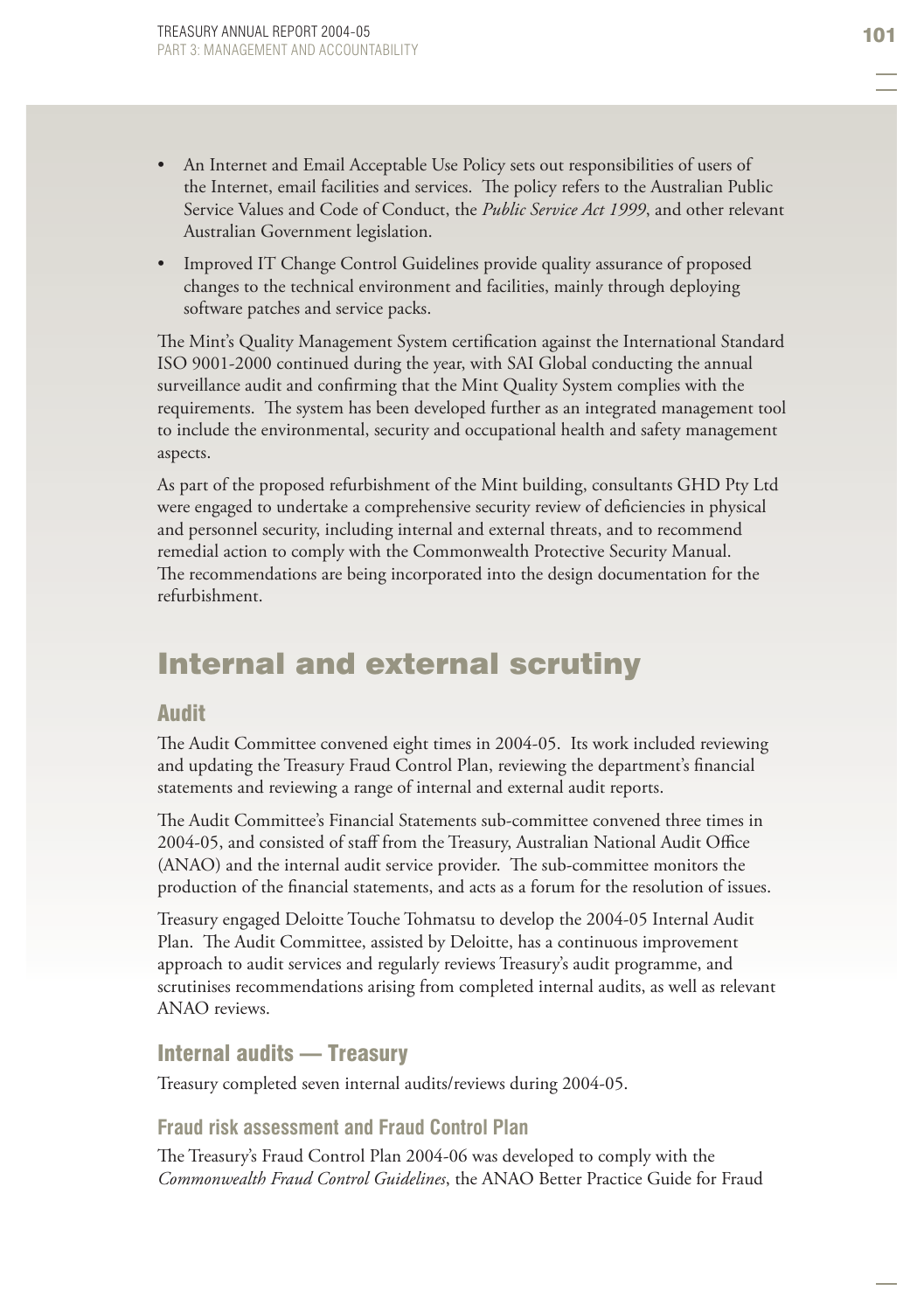Control in Australian Government Agencies, Treasury's obligations pursuant to the *Financial Management and Accountability Act 1997*, and the Australian and New Zealand Standard on Risk Management (AS/NZS 4360:2004).

The review identified and consolidated a list of significant fraud risks, and fraud control strategies were implemented to counter possible fraud.

# **Review of the Foreign Investment Policy Division's Information Technology (IT) upgrade project**

The review identified lessons learned from the upgrade project and recommended improvements for future project management. The key outcome was emphasis on better and more effective project governance, strategic oversight, risk management and progress monitoring arrangements.

#### **Review of existing Australian Workplace Agreements (AWA) processes and procedures**

The review assessed the effectiveness and efficiency of AWA administration, including the processes for approval and lodgment of AWAs.

The audit established that Treasury maintains effective control procedures for all significant aspects of AWA administration, although areas for improved recordkeeping were identified. New recordkeeping processes will rectify this.

#### **Review of existing service level agreements with other bodies within the Treasury portfolio**

The review examined the operations of the service level agreements between Treasury and external portfolio bodies to provide corporate services, review cost recovery arrangements and assess Treasury's performance against the key performance indicators in the service level agreements.

The review identified that the operation of the service level agreements is adequately monitored and fees are charged appropriately, however, cost recovery varied due to different pricing methods, and reporting against key performance indicators was on an exception basis. The key outcome of the review was to develop a new costing approach for service level agreements. Treasury has agreed to implement the recommendations of the review.

#### **Audit of accounts payable**

The audit determined the risks associated with the use and management of accounts payable and assessed the adequacy and effectiveness of the controls in place to mitigate those risks.

Treasury maintains effective control procedures in relation to accounts payable. The review made a number of recommendations on payment of invoices and raising of purchase orders.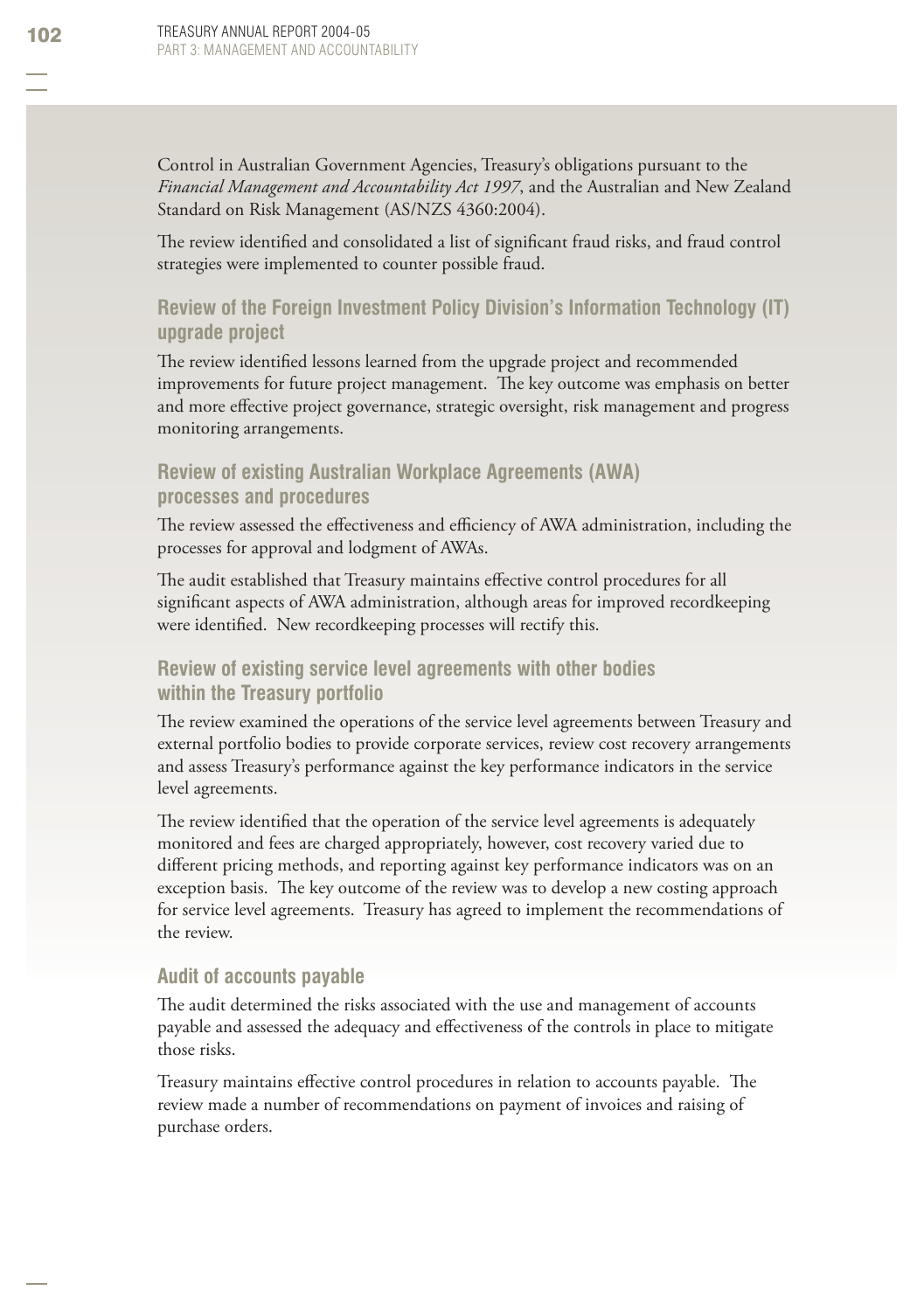#### **Audit of payroll and personnel**

The audit determined the risks associated with the payroll and personnel cycle and assessed the adequacy and effectiveness of the controls in place to mitigate those risks.

Treasury maintains effective control procedures for the payroll and personnel cycle. The review made recommendations on accounts receivable and payable for employees transferring in and out of the department. Treasury agreed with the recommendations and has implemented new control procedures.

# **Review of Australian Equivalents to International Financial Reporting Standards Implementation**

The internal audit provided reasonable assurance that Australian Equivalents to International Financial Reporting Standards had been applied appropriately within Treasury, and provided the Department of Finance and Administration with independent certification that the balances were accurate and changes to Treasury's accounting policies appropriate.

Treasury calculated correctly the opening account balances for 2004-05, in accordance with the standards.

#### Internal audits — the Mint

The Mint engaged Ernst & Young as internal auditors. Three ongoing audits commenced in 2003-04 were completed in 2004-05.

#### **Business Risk Assessment**

The audit reviewed the Mint's Business Risk Assessment against the Mint's Risk Assessment Framework. A key outcome was to update the Business Risk Assessment to reflect changes in the Mint's control environment. The Mint now uses the plan to determine priorities and methods for controlling risks.

Relevant risk information from the risk assessments was used in developing the Fraud Control Plan, the Business Continuity Plan and internal audit planning.

#### **Fraud Control Plan**

This audit reviewed and updated the Mint's Fraud Control Plan in accordance with legislative requirements. The plan uses data developed during the Business Risk Assessment.

#### **Business Continuity Plan**

The audit assisted the Mint with aspects of business continuity planning and disaster recovery planning in line with the Australian National Audit Office's better practice guide *Business Continuity Management Keeping the Wheels in Motion* as well as Standards Australia handbook *Business Continuity Management*.

The audit identified key business processes and their critical supporting resources. The auditors, in consultation with management, are developing continuity strategies and a business continuity management framework will support the documentation of plans and procedures. A draft business continuity plan will be finalised in the new financial year.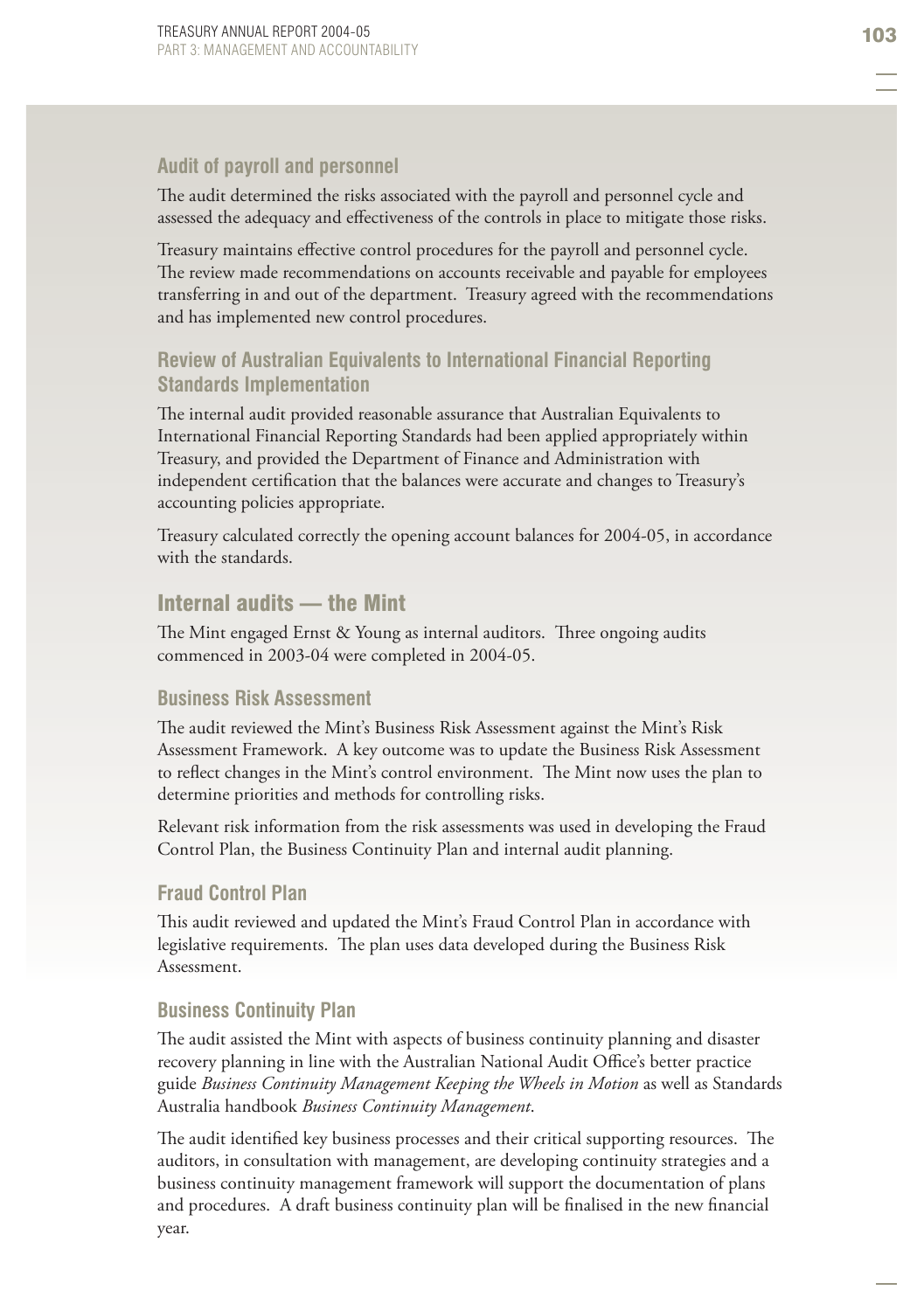#### **Australian National Audit Office reports**

The Australian National Audit Office conducted two performance audits specific to Treasury's operations in 2004-05.

#### **Audit Report No. 38: Payment of goods and services tax to the States and Territories**

In view of the large amount of public money being paid to the States in GST revenue, Report No. 38: Payment of Goods and Services Tax to the States and Territories assessed the adequacy and effectiveness of processes and procedures used by Treasury in making GST payments.

The audit did not identify any errors in Treasury's calculation of Guaranteed Minimum Amount or in Treasury's payment of Budget Balancing Assistance and GST to the States. Nevertheless, it found scope to improve processes to reduce the risk of errors in the future.

Treasury agreed with its three recommendations, but qualified one concerning the adoption of more comprehensive and systematic verification procedures. It considers existing procedures are adequate, but will document its processes more thoroughly in future to allow for third-party verification of payments.

#### **ANAO Report No. 11: Commonwealth Entities' Foreign Exchange Risk Management**

The Australian National Audit Office completed its performance audit of the new Commonwealth Foreign Exchange Risk Management Policy (Report No. 11: Commonwealth Entities' Foreign Exchange Risk Management). Treasury agreed with the relevant recommendation, that the Department of Finance and Administration improve central agency consideration of entities' requests for exemption from the prohibition on hedging by seeking, with Treasury, to expedite consideration of requests and provision of advice to relevant Ministers.

Other Australian National Audit Office reports relevant to Treasury and the Mint's operations in 2004-05 are:

| Report No. 3:  | Management of internal audit in Commonwealth<br>organisations;                                |
|----------------|-----------------------------------------------------------------------------------------------|
| Report No. 6:  | Performance management in the Australian Public Service;                                      |
| Report No. 7:  | Administration of taxation rulings follow-up audit;                                           |
| Report No 10:  | The Senate Order for departmental and agency contracts<br>(calendar year 2003 compliance);    |
| Report No. 13: | Superannuation payments for independent contractors<br>working for the Australian Government; |
| Report No. 15: | Financial management of special appropriations;                                               |
| Report No. 20: | The Australian Taxation Office's management of the Energy<br>Grants (Credits) Scheme;         |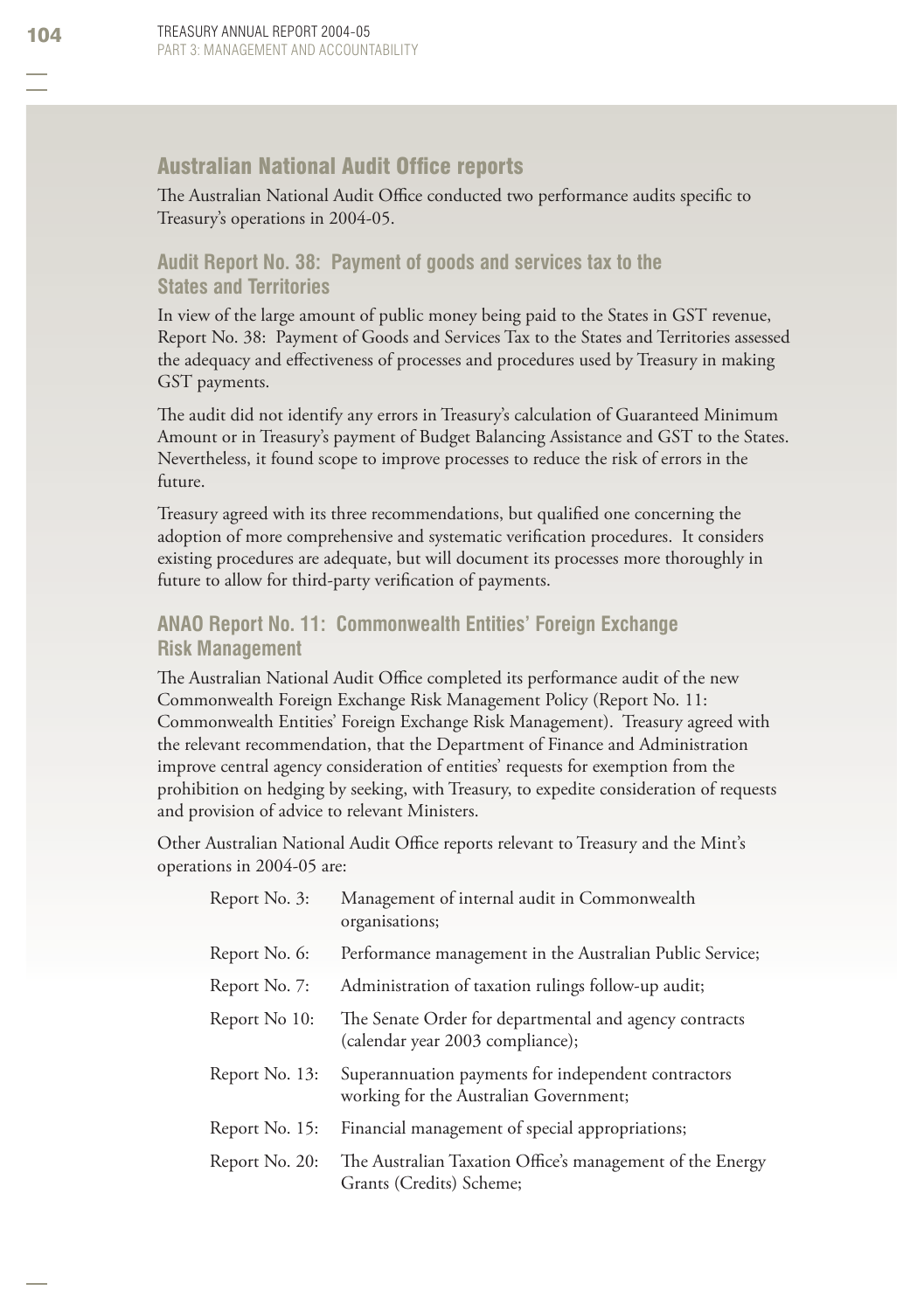| Report No. 21: | Audits of the financial statements of Australian Government<br>entities for the period ending 30 June 2004;                          |
|----------------|--------------------------------------------------------------------------------------------------------------------------------------|
| Report No. 22: | Investment of public funds;                                                                                                          |
| Report No. 26: | Measuring the efficiency and effectiveness of e-government;                                                                          |
| Report No. 37: | Management of business support service contracts;                                                                                    |
| Report No. 38: | Payment of goods and services tax to the State and Territories;                                                                      |
| Report No. 41: | Administration of security incidents, including the conduct of<br>security investigations;                                           |
| Report No. 42: | Commonwealth debt recovery follow-up review;                                                                                         |
| Report No. 46: | Management of trust monies in Commonwealth Authorities<br>and Companies (CAC) Act Entities;                                          |
| Report No. 49: | Administration of fringe benefits tax;                                                                                               |
| Report No. 52: | Legal Services Arrangements in the Australian Public Service;                                                                        |
| Report No. 55: | Workforce planning;                                                                                                                  |
| Report No. 56: | Interim phase of the audit of financial statements of general<br>government sector entities for the year ending 30 June 2005;<br>and |
| Report No. 57: | Purchasing procedures and practices.                                                                                                 |

Treasury's Audit Committee follows Australian National Audit Office best practice guidelines by actively reviewing relevant matters raised in performance audit reports, and overseeing follow-up action. Details of audit reports are available at www.anao.gov.au.

#### Fraud

In 2004-05, three new cases of fraud in Treasury concerned the submission of false information by claimants seeking compensation from the HIH Claims Support Scheme. Recovery action is in hand in two of the cases and repayment of money owed has been agreed in the third case.

The Mint experienced a credit card fraud of \$10,565.44 by a customer. Credit card procedures were reviewed in light of this incident.

# Ombudsman comments, court decisions, administrative tribunal decisions

#### **Ombudsman**

The Ombudsman received five complaints about Treasury in 2004-05. In three matters, the Ombudsman determined he had no jurisdiction under paragraph 5(2)(a) of the *Ombudsman Act 1976* (the Act) to investigate actions taken by a Minister. In one matter, the Ombudsman declined to investigate the matter under subsection 6(1A) of the Act until such time as the complainant had lodged a complaint with the Secretary. In another matter about the procedures of the Foreign Investment Review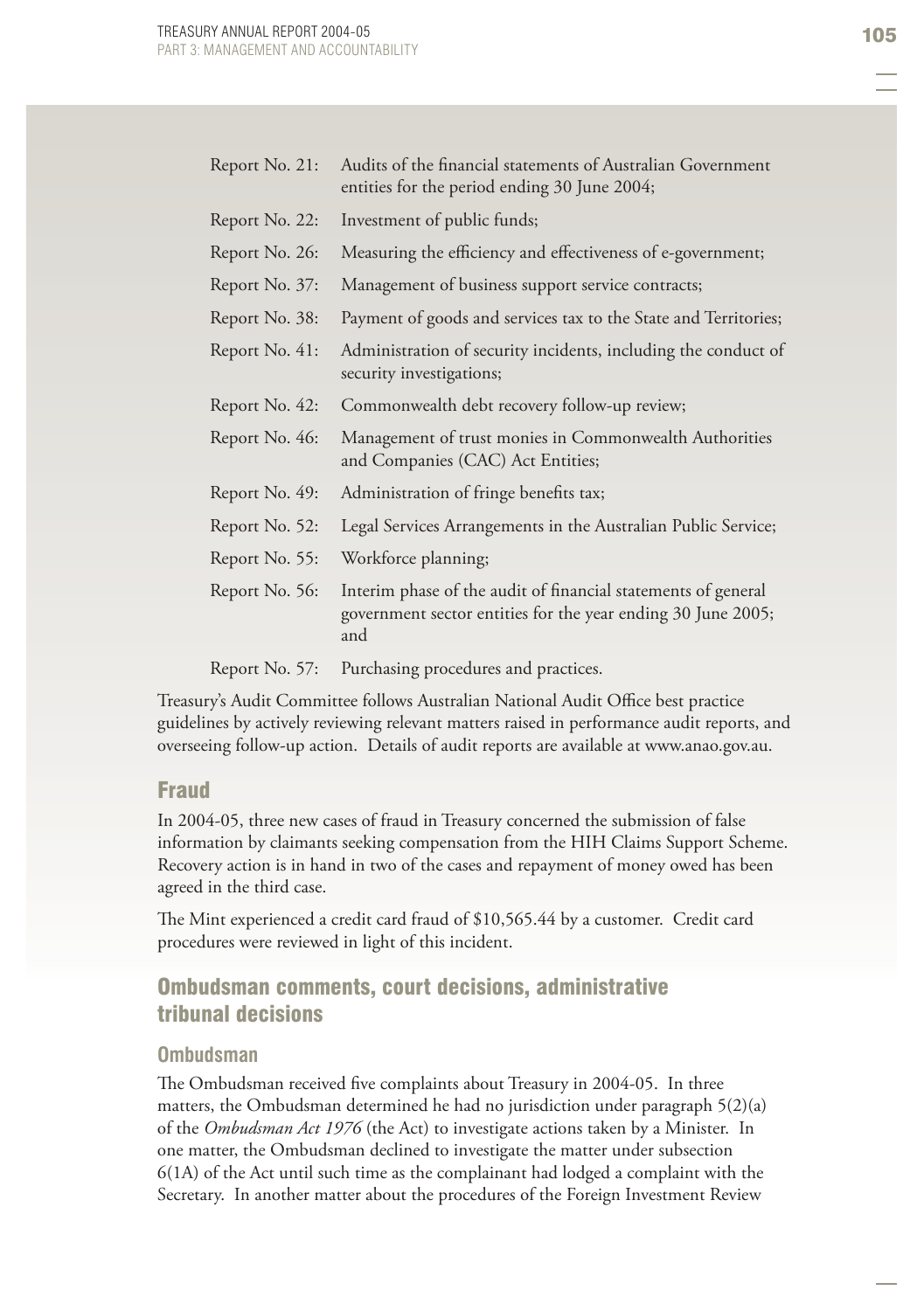Board in directing a foreign person to dispose of an interest in Australian urban land, the Ombudsman agreed that legal powers to prosecute existed and recommended that clearer guidelines for issuing such directions be adopted in the future.

The Ombudsman received two complaints about the Mint in 2004-05. In both matters the Ombudsman declined to investigate the complaint under subparagraph  $6(1)(b)(iii)$ of the Act on the grounds that an investigation, or further investigation, of the action was not warranted having regard to all the circumstances.

#### **Courts and proceedings**

Freedom of information — McKinnon vs Secretary, Department of Treasury

In January 2005, Mr McKinnon appealed to the Full Court of the Federal Court the decision of the President of the AAT in the matter of McKinnon vs Treasury 2004 AATA 1364 (see below), contending that the AAT had misdirected itself in determining that there were reasonable grounds for the issuance of conclusive certificates by the Treasurer under the *Freedom of Information Act 1982*. On 2 August 2005, a majority decision dismissed the appeal, determined that the decision was correctly made in accordance with the law and awarded costs to Treasury. On 26 August 2005, Mr McKinnon sought leave to appeal the Full Court's decision to the High Court.

#### **Administrative Appeals Tribunal**

There were three matters relating to the Treasury in the Administrative Appeals Tribunal (AAT) during 2004-05.

In 2003, applications were made to the AAT for review of two decisions by the department regarding the partial withholding of information in response to requests under the *Freedom of Information Act 1982*, for material in relation to bracket creep and the First Home Owners Scheme, respectively. The Treasurer issued certificates under subsection 36(3) that disclosure of the documents not released under both requests would be contrary to the public interest.

These matters were considered together in 2004, and the AAT affirmed that there was at least one reasonable ground for the claim that the release of each document (except for two documents) covered by the Treasurer's conclusive certificates was contrary to the public interest. An appeal against this decision to the Full Court of the Federal Court was lodged in 2005.

An application was made to the AAT in 2004, for review of a decision by the department regarding partial withholding of information in response to a request under the *Freedom of Information Act 1982*, for material in relation to the adequacy of the superannuation guarantee. The AAT granted a consent order in May 2005, for Treasury to release some further (but not all) material prior to the matter being heard, and as a result the applicant withdrew the appeal.

An application was made to the AAT in 2005, for review of a decision by the department regarding the withholding in full of information in response to a request under the *Freedom of Information Act 1982*, for material in relation to the applications to, and clarification of foreign ownership restrictions as determined by, the Foreign Investment Review Board. The AAT found that there were grounds to uphold the exemptions claimed by Treasury.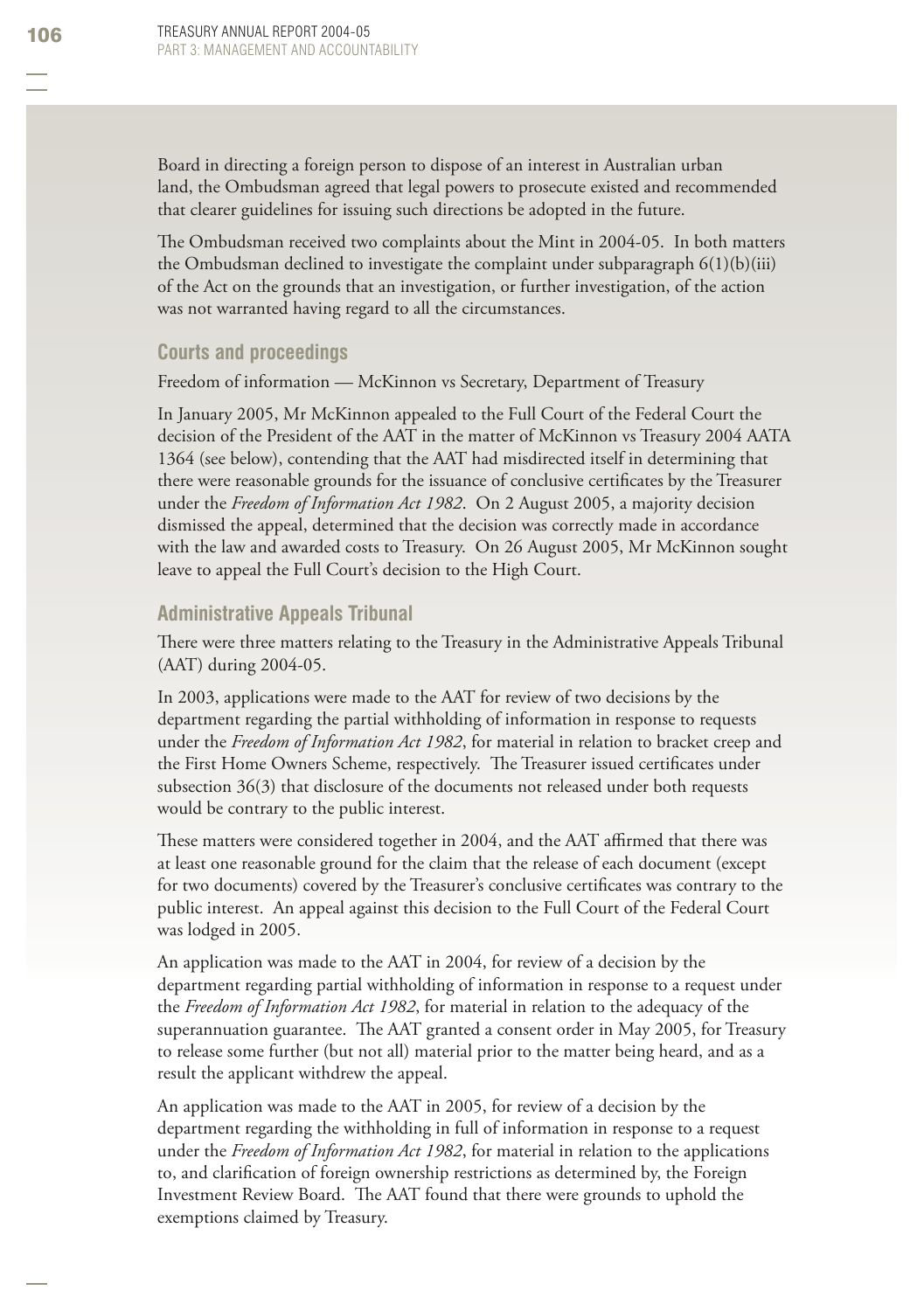# Management of human resources

In 2004-05, Treasury continued to strengthen its people management systems and their integration with Treasury's business and management systems. Treasury's people management systems include the Treasury Management Model, the Performance Management System and the Career Development System. These systems are underpinned by Treasury people management principles and values. The values define the way staff work in Treasury and provide the basis for people management systems and processes.

Key 2004-05, workforce initiatives included:

- The Treasury Certified Agreement 2004-06 was certified with strong support from staff in September 2004. The Agreement and associated Australian Workplace Agreement framework aim to improve the flexibility of working conditions and to help make Treasury a more satisfying and rewarding place in which to work. •
- In the February 2005 appraisal cycle, staff who met specific criteria could elect to have an informal performance appraisal. The informal appraisals complement the formal appraisals which are conducted at least annually for all staff. •
- In 2004-05, the Professional Development Framework was extended to include semester-long training programmes in economics for non-economists and law for non-lawyers, as well as specialised training and information sharing seminars by the policy groups. •

# Performance management

The Performance Management System works within a clearly articulated capability framework aligned to the recruitment strategies, professional development framework and Career Development System to ensure a consistent approach across the organisation.

Treasury's Performance Management System is based on the principles of fairness, transparency and consistency. Processes include context setting for all senior executive service staff with the key messages cascading to all staff. Workshops to develop skills in managing appraisal meetings and ensure an understanding of the system are offered before each appraisal round. A hotline provides individual advice and assistance.

Appraisal meetings are held twice a year, with regular informal feedback encouraged, to minimise surprises at appraisal time and develop a productive way of managing staff. Appraisals are conducted against clearly defined capability frameworks. Upward feedback is encouraged through several channels, providing input to appraisals of managers.

Review panels oversee the outcomes of appraisals to ensure consistency, with cross-group representatives providing an additional focus on consistency.

As part of the implementation of the 2004-2006 Treasury Certified Agreement, informal appraisals were offered for the first time in February as an option for staff members who met specified criteria. Informal appraisals are conducted in a similar manner to the formal appraisals, however, appraisal outcomes are not rated. The administrative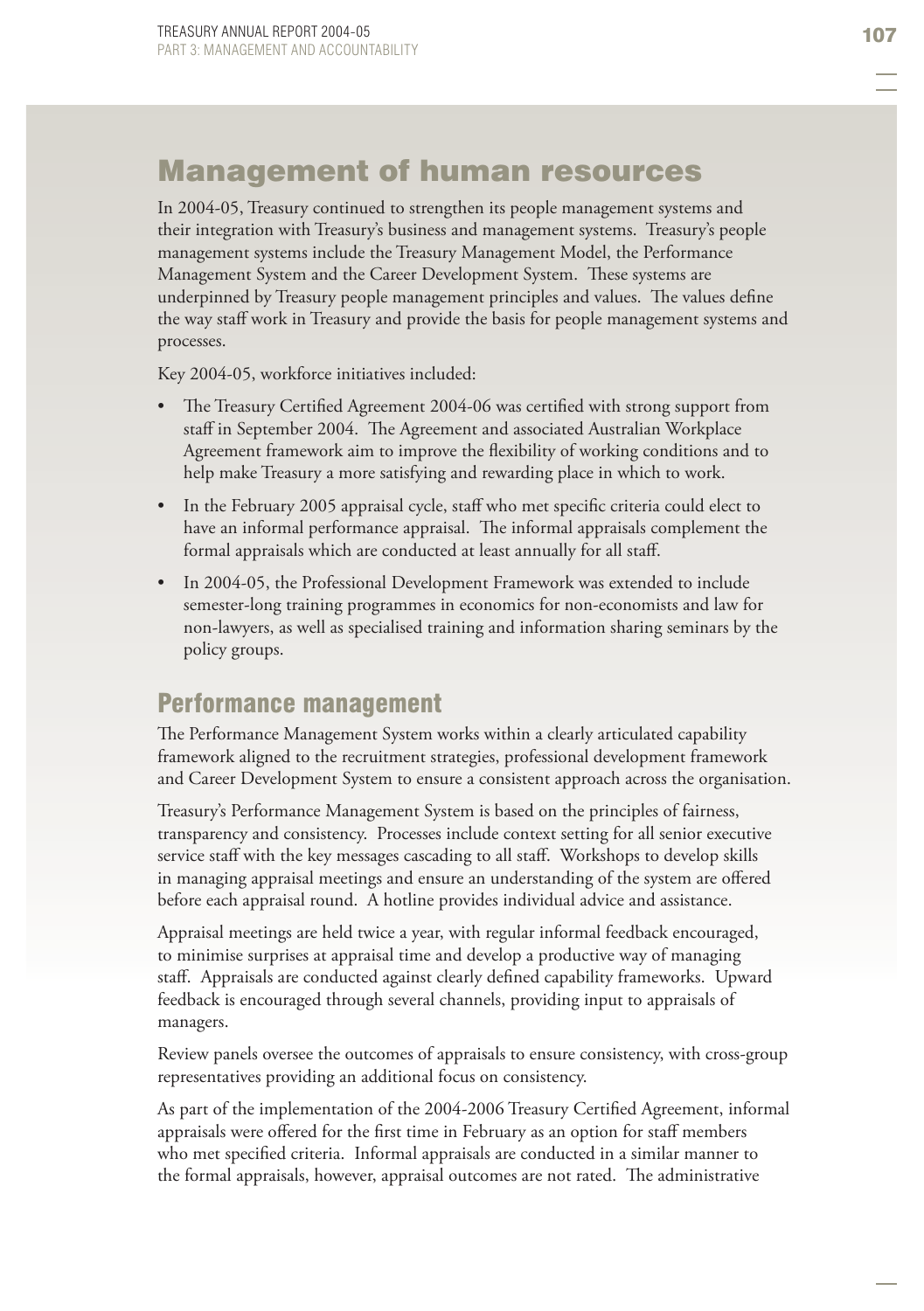workload for informal appraisals is reduced as there are no pay outcomes and less emphasis on gathering feedback.

An evaluation indicated a high level of satisfaction with the process and the opportunity for a more informal process. Around 24 per cent of non-senior executive service and 88 per cent of senior executive service staff participated in the informal option.

# **Treasury Certified Agreement**

The 2004-2006 Treasury Certified Agreement came into operation on 20 September 2004, replacing the previous agreement, which nominally expired on 3 September 2004.

The Certified Agreement provides for increased pay rates (Table 11), conditions of service, including options for leave and attendance, allowing staff more flexibility in planning their personal commitments, and reinforces initiatives that foster skills and career development, and a healthy work environment.

As part of the remuneration and conditions framework, Treasury continued the programme of Australian Workplace Agreements for employees classified at APS6, Executive Level 1 (EL1) and Executive Level 2 (EL2). The performance based pay model has salary levels above those available under the Certified Agreement but conditions of service are identical to those in the Certified Agreement.

The processes for renewing the Certified Agreement and Australian Workplace Agreements involved direct consultation with all Treasury staff and the Workplace Relations Committee, and culminated in the Secretary offering staff a new agreement on 9 August 2004. Staff voted on the offer and some 82 per cent accepted it.

### Workplace relations

Treasury continues to consult extensively with staff on workplace matters and the Certified Agreement reinforces staff involvement in decision making. The primary conduit for consultation is the Workplace Relations Committee, elected by all Treasury staff and comprising eight members. The committee meets regularly with the Secretary to discuss a wide range of employment-related matters.

The Certified Agreement and Australian Workplace Agreements contain procedures to resolve disputes and also provide for direct consultation with staff as appropriate.

A network of staff advisers assists staff with issues relating to performance appraisal, remuneration, Australian Workplace Agreements or relations with managers. This network complements other staff support processes, such as human resources advisers and an employee assistance programme delivered by an external provider.

#### Recruitment and succession planning

Graduate recruitment forms a major part of Treasury's recruitment and succession planning strategy. In 2004-05, Treasury staff attended university career fairs and economic society information sessions, undertook presentations to final year students and distributed *Graduate Careers in the Treasury* brochures to university careers centers and faculties. In addition, a broad marketing campaign appeared in major national newspapers and on several university Intranet sites.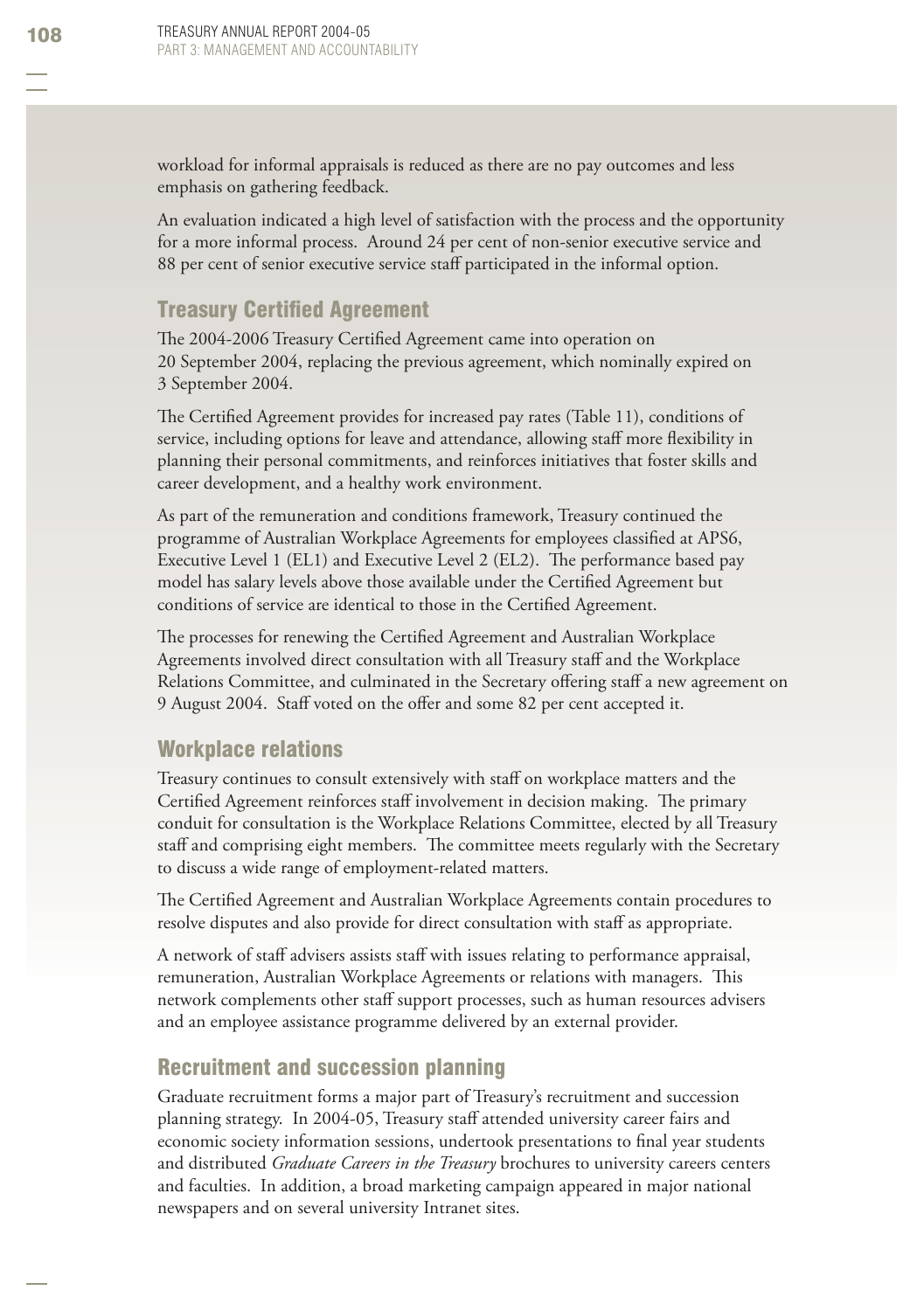A graduate careers section on Treasury's website provides information on the Graduate Development Programme and outlines the role and expectations of Treasury graduates. Treasury is an attractive employer of graduates, with a high retention rate of around 65 per cent after three years. The graduate intake was 45 in 2004, and 33 in 2005.

Job seekers can lodge their applications for graduate campaigns, bulk-round recruitment, job-specific recruitment exercises and Treasury's non-ongoing and general employment registers via the Internet.

Recruitment information and procedures to assist applicants, managers, referees and selection committees were complemented by the delivery of interviewer/interviewee skills training courses.

Human Resources and the strategy units in the policy groups work closely on workforce planning to recruit appropriately skilled staff. Workforce diagnostic information is used in staffing reports for the Executive Board and the Staffing Committee.

#### **Learning and development**

Treasury's professional development framework aims to ensure that the 'right' people receive the 'right' training at the 'right' time.

Investment in people is closely linked to Treasury's identified capability needs. Initiatives that demonstrate how the framework responds to changing business needs include changes to the performance appraisal capability framework to reflect knowledge management initiatives, and new processes and updated programmes to improve the quality of written work in the department, particularly to ministers. The framework works in tandem with the Performance Management and Career Development Systems to match staff needs and expectations with departmental learning and development priorities.

To facilitate these processes, managers are encouraged to think critically about the development needs of individual staff in the context of departmental capability requirements, the potential contribution of employees to the department and the operational requirements of the work area.

#### **Learning and development strategies**

A major strategy in developing leadership skills has been the Executive Level Development Programme. The programme aims to develop leadership capabilities and equip managers to meet their roles. Each programme is continuously reviewed with feedback incorporated into subsequent programmes. Since June 2003, 81 staff have completed the Executive Level Development Programme.

Senior executives have ready access to a suite of development opportunities including the Australian Public Service Commission courses. Executive coaching launched in June 2005 provides an additional means of skills development and access to an external 'sounding board'.

Policy advising workshops continue to be offered regularly and as demand dictates. The workshops, facilitated by senior staff from Treasury and other agencies, receive very positive feedback from participants, and complement on-the-job experience.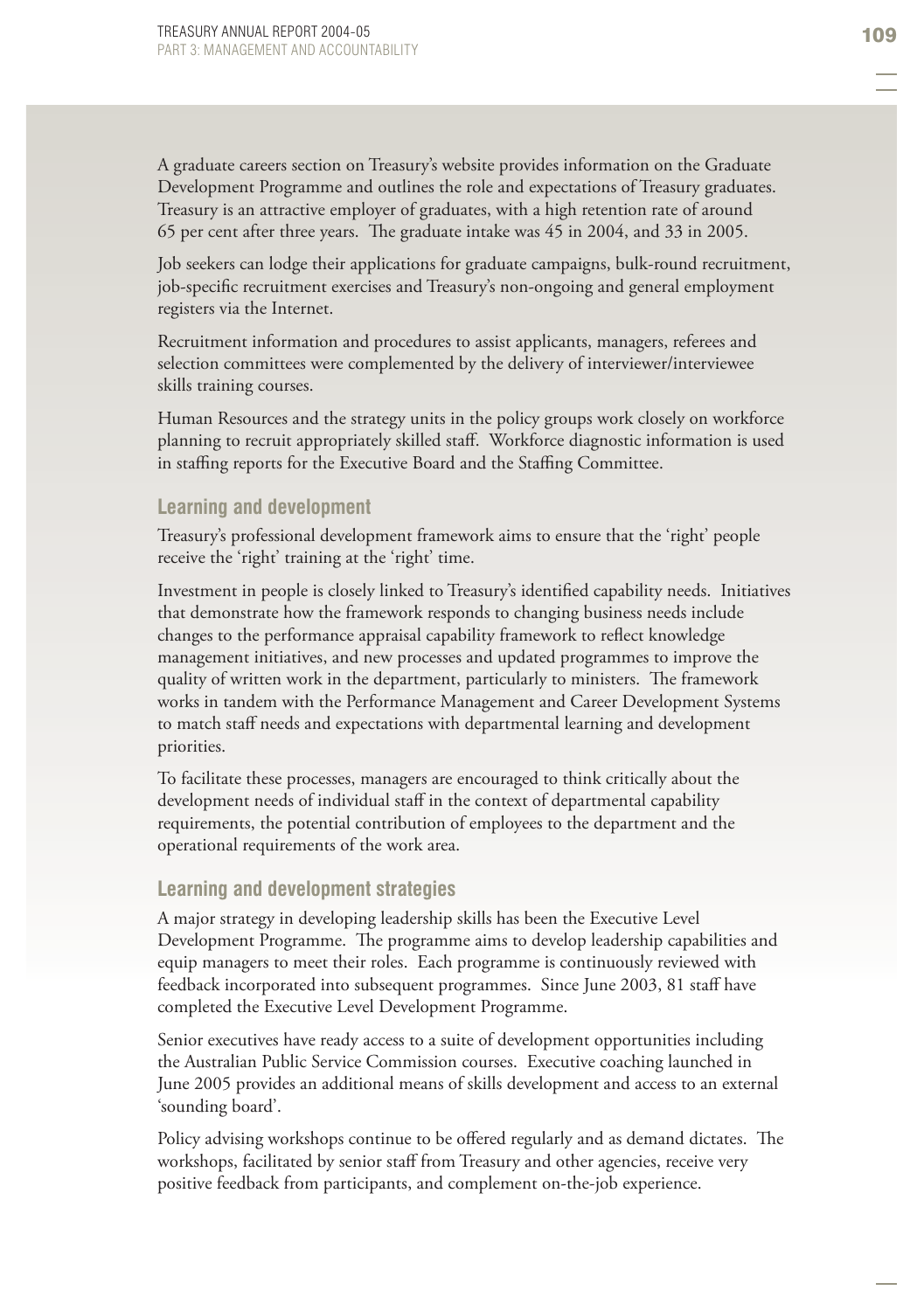A semester-long course, Introduction to Economics, was offered by the Research School of Social Sciences, Australian National University (ANU) following the success of the first course held in November 2003. The course is closely aligned to Treasury's core business and includes participation from guest lecturers. Feedback and a longer term evaluation with participants and managers of the first course resulted in some changes including the opportunity of accreditation to specified postgraduate courses at the Australian National University.

Planning commenced for delivery of the second semester-long course Introduction to Law, following an evaluation of the first programme completed in July 2004. The first programme led to some participants gaining accreditation towards other courses at ANU.

Training courses offered to staff by internal and external presenters are tailored to the needs of the organisation. Each course is evaluated, with evaluation outcomes feeding into the development of the next course. The courses are mapped against the capability framework to ensure development opportunities are available against the capabilities across all classifications.

A comprehensive Graduate Development Programme is provided to Treasury's graduates to develop necessary skills and knowledge to work effectively in Treasury and the broader Australian Public Service. The programme includes on-the-job coaching, and in-house courses such as advanced writing, economics for non-economists, policy development, presentation skills and communicating with influence. The programme also includes external courses such as the Senate and Legislative Process, observation at Budget Question Time and networking seminars arranged by the Australian Public Service Commission. The programme is refined through feedback from graduates, managers and the Graduate Managers Forum which the graduate team attends every three months. In November the graduate recruitment and development processes were reviewed and a number of new initiatives were implemented. These included new programmes such as effective teamwork, an enhanced giving and receiving feedback workshop and focused guidance to graduate managers.

The Treasury Certificate in Business Services Programme, designed for executive support, administrative and corporate services staff at the APS1-5 levels is in its third year. The eight modules provide participants with a greater understanding of their work context, Treasury's structure and mission and participants' skills and potential.

Treasury has established a mentoring programme for new staff recruited to the department. Volunteers who attended the Executive Level Development Programme Coaching Skills module are matched with new recruits to mentor them. The pilot programme is offered to new recruits up to and including the EL1 level. Subject to evaluation outcomes and availability of mentors, the programme may be extended to more senior recruits.

In 2004-05, Treasury's four policy groups organised a number of internal workshops and divisional policy seminars to share and disseminate information to staff.

Revenue Group delivered two 3-day Tax Policy Framework Courses for new staff in Revenue Group. •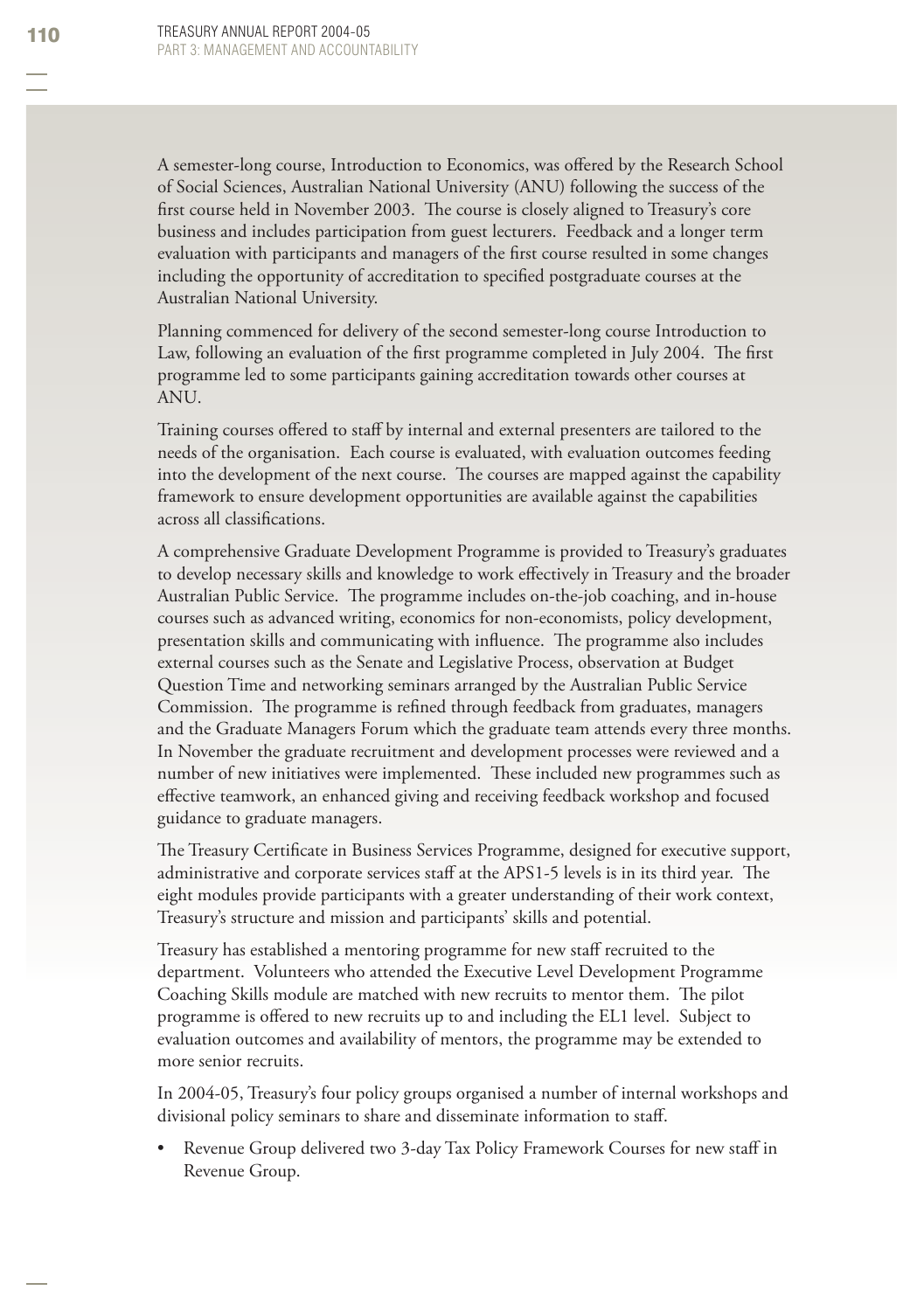- Macroeconomic Group developed and delivered a new Macroeconomic Policy Course which was offered to all staff in Treasury. Macroeconomic Group also offered specific training courses, such as Eviews (an econometrics package). •
- Fiscal Group held a series of internal seminars on relevant emerging policy issues and Treasury's role as a central policy agency. Fiscal Group considered the application of Treasury's wellbeing framework to its core policy responsibilities. •

The Treasury Seminar Series continued with prominent guest speakers presenting current economic issues and research. An average of 64 staff attended each of the 21 seminars.

Staff also attend a wide range of conferences, seminars and workshops providing subject specific training.

#### **Information technology and systems training**

Treasury staff have access to a range of information technology training programmes including Microsoft Office, Web, TRIM, SAP and in-house developed systems. Short, structured and tailored training modules continue to be the preferred method of learning.

In 2004-05, 325 staff attended Microsoft Office training, and 136 staff attended training on the Ministerial, Contracts Register and Minute Register systems. Post-course evaluations indicated an 88 per cent level of satisfaction with the training provided.

In March, staff involved in preparing documentation for the 2005-06 Budget received tailored training. Staff from Treasury, the department of Finance and Administration and other agencies attended these training sessions. Post-course evaluation indicated an 86 per cent level of satisfaction with the training provided.

Client feedback on the relevance of the Introduction to Treasury Computing course was very positive with 80 new staff attending the course in their first week at Treasury. Evaluations indicated a 91 per cent satisfaction with the training provided.

A new training programme was developed to assist staff use voice activated software. The one-on-one training meets the individual needs of the eight affected staff.

Implementation of TRIM electronic records management was completed in December. Some 422 staff attended training on the electronic records management system and 69 staff attended recordkeeping information sessions so they could better understand and meet their obligations under the *Archives Act 1983*.

Some 138 staff attended in-house training programmes on the Financial Management Information System (SAP R/3) and the internal budgeting and report tool (TM1). System upgrades and improvements in functionality ensure the high level of financial reporting continues. Evaluations indicated high satisfaction at over 95 per cent with the training provided.

#### **External learning and development opportunities**

Treasury encourages participation in external learning and activities, and its processes facilitate access.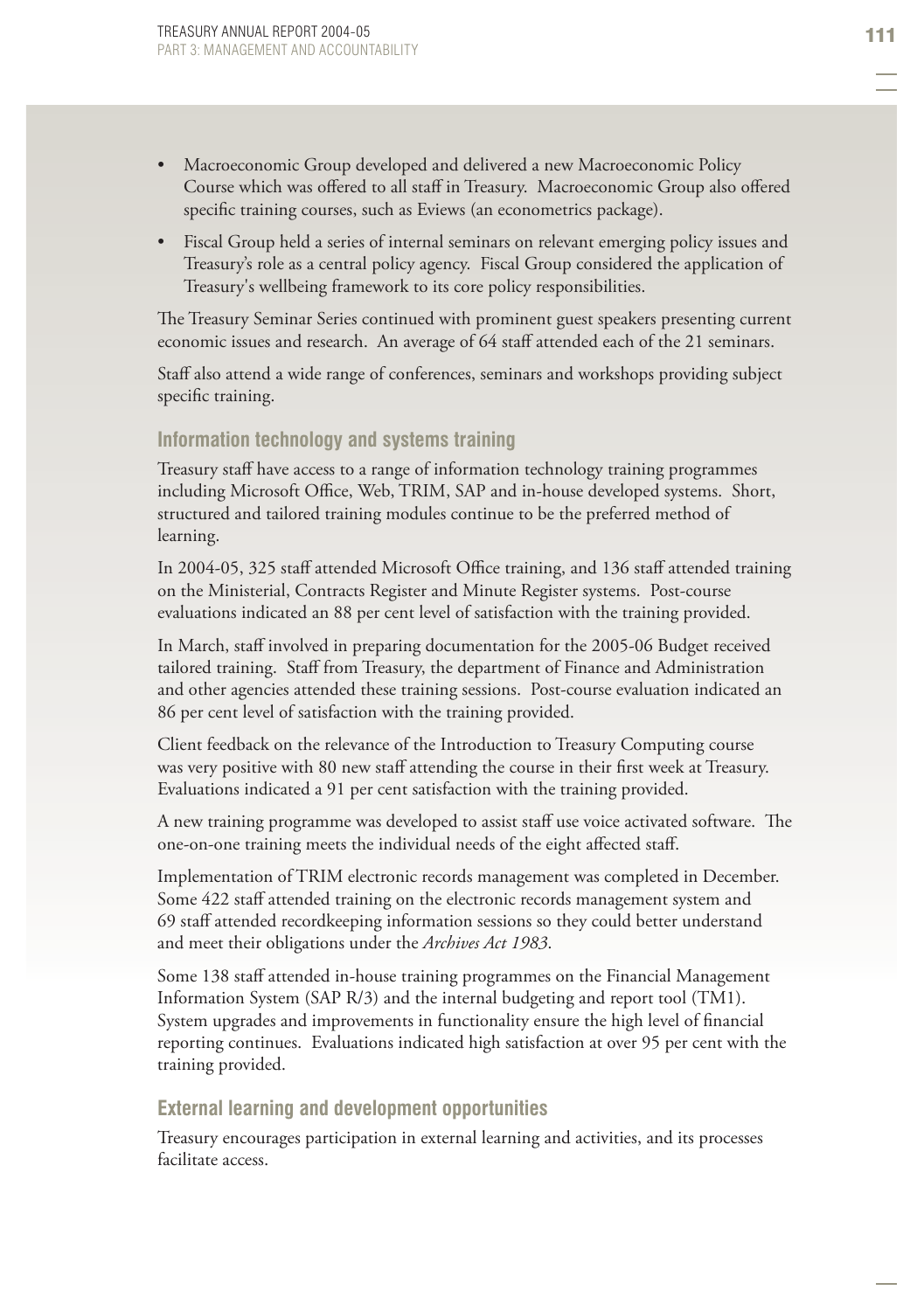Assistance for part-time study and postgraduate study awards help develop organisational capability. Around 100 staff access studies assistance each semester and a small number of staff who meet the selection criteria receive postgraduate study awards. The selection criteria for postgraduate study awards includes a cost recovery provision should recipients decide not to return to the department following the completion of their study.

Treasury entered into an agreement with the Australian National University to enable selected staff to undertake short-term research projects as a Visiting Fellow at the university. The arrangement develops links between the two organisations at the operational and senior management levels, and provides opportunities for academics to work closely with Treasury economists on current economic issues. One staff member has begun a three month project under this arrangement.

Treasury also entered into an agreement with the Cape York Institute for Policy and Leadership (Griffith University) to enhance Treasury's policy capabilities on indigenous affairs and provide the Cape York Institute with the opportunity to work closely with Treasury economists on current policy issues. Two Treasury officers have begun a year-long secondment with the Cape York Institute.

Five Treasury staff attended the Australian Public Service Commission managed Career Development Assessment Centre. Feedback received from participants was positive.

Treasury has sponsored three participants to the Australian and New Zealand School of Government since its inception in 2003. Two staff completed the Executive Fellows Programme, another completed the Executive Master of Public Administration, and a third staff member is starting the Executive Master of Public Administration.

Treasury encourages participation in overseas scholarships including the Young Leaders' Programme, a 12 month scholarship to study in Japan, and the Ecole National d'Administration, a scholarship to study at France's premier school of public administration. Both scholarships are highly competitive with limited places and rigorous selection criteria. Treasury staff members successfully secured a place in each.

Treasury's staff development costs totalled \$2.4 million in 2004-05. This figure includes participant salary and on costs, registration fees of external training courses, and external providers' development and presentation costs.

### **Staffing information**

There was a slight increase in Treasury's on-going and non-ongoing staff in 2004-05, up from 805 in 2003-04, to 827 in 2004-05. The number of new graduates decreased in 2004-05, down from 45 in 2003-04, to 33 in 2004-05.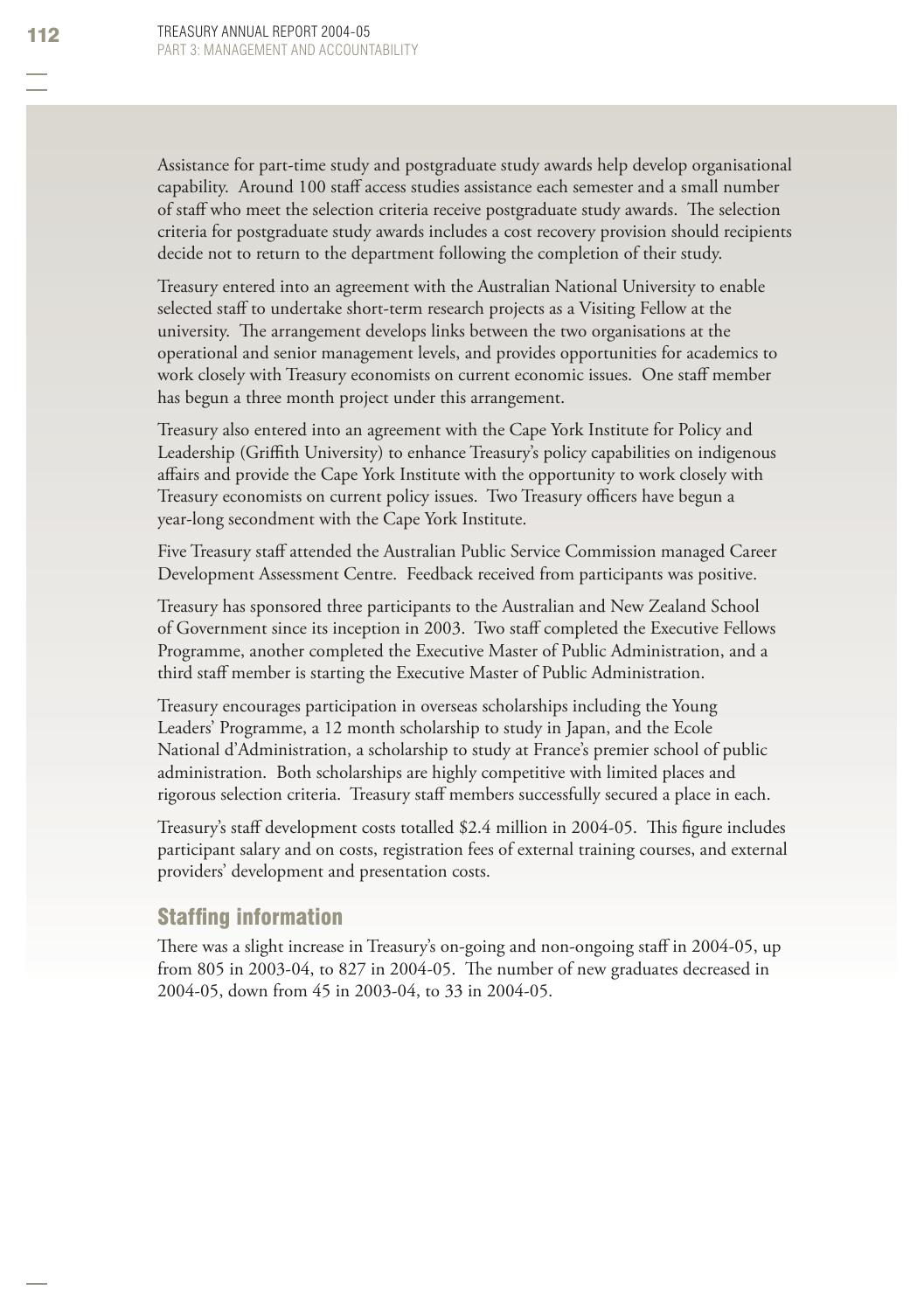#### Table 8: Operative and paid inoperative staff by classification and gender (as at 30 June 2005)<sup>(a)</sup>

|                       |      | Ongoing               |                |                  |                | Non-ongoing      |              |                  |                |
|-----------------------|------|-----------------------|----------------|------------------|----------------|------------------|--------------|------------------|----------------|
|                       |      | <b>Full Time</b>      |                | <b>Part Time</b> |                | <b>Full Time</b> |              | <b>Part Time</b> |                |
| <b>Classification</b> | Male | Female                | Male           | Female           | Male           | Female           | Male         | Female           | <b>Total</b>   |
| Cadet                 | 1    |                       |                |                  |                |                  |              |                  |                |
| APS1                  |      | $\overline{2}$        |                |                  |                |                  |              |                  | $\overline{c}$ |
| APS <sub>2</sub>      |      | 3                     |                | 1                |                | $\overline{2}$   |              | $\overline{2}$   | 8              |
| APS3                  | 27   | 31                    |                | 5                | 3              | $\overline{7}$   |              | $\mathbf{1}$     | 74             |
| APS4                  | 16   | 37                    |                | $\overline{4}$   | $\mathbf{1}$   | $\overline{2}$   |              |                  | 60             |
| APS5                  | 50   | 58                    |                | 5                |                |                  |              |                  | 114            |
| APS6                  | 74   | 70                    | $\overline{2}$ | 13               |                |                  |              |                  | 160            |
| EL1                   | 95   | 61                    | $\overline{4}$ | 15               | 3              | $\overline{2}$   |              |                  | 180            |
| EL <sub>2</sub>       | 101  | 38                    | $\overline{4}$ | 13               | $\overline{2}$ |                  | $\mathbf{1}$ |                  | 159            |
| SEB1                  | 32   | 10                    |                | $\overline{2}$   |                |                  |              |                  | 44             |
| SEB <sub>2</sub>      | 13   | 3                     |                | 1                | $\mathbf{1}$   | 1                |              |                  | 19             |
| SEB <sub>3</sub>      | 5    |                       |                |                  |                |                  |              |                  | 5              |
| Secretary             | 1    |                       |                |                  |                |                  |              |                  |                |
| Total<br>$\sqrt{1}$   | 415  | 313<br>$\blacksquare$ | 10             | 59               | 10             | 16               | 1            | 3                | 827            |

(a) Includes staff located outside Canberra.

Note: Staff paid by other agencies are not included in this table.

#### Table 9: Staff located at overseas posts

| <b>Overseas Post</b> | <b>SES Band 1</b> | EL <sub>2</sub> | <b>Total</b> |
|----------------------|-------------------|-----------------|--------------|
| Beijing              |                   | $\Omega$        |              |
| Jakarta              | 0                 |                 |              |
| Paris                |                   |                 | 2            |
| Tokyo                |                   | 0               |              |
| Washington           |                   | 0               |              |
| Total                | 4                 | $\mathcal{P}$   | 6            |

Note: Locally engaged staff are not included in tables.

#### **Senior Executive Service — remuneration and performance appraisal**

Remuneration and conditions for Treasury senior executives are determined under Australian Workplace Agreements, supported by a remuneration model that determines pay levels within each senior executive service level, based on performance.

#### Table 10: Salary scales — SES

|                       | 4 September 2003 |                | 20 September 2004 |                |  |
|-----------------------|------------------|----------------|-------------------|----------------|--|
| <b>Classification</b> | <b>Maximum</b>   | <b>Minimum</b> | Maximum           | <b>Minimum</b> |  |
|                       | S                | S              | s                 | S              |  |
| SES Band 1            | 133,760          | 104,175        | 138,973           | 116,053        |  |
| SES Band 2            | 172.281          | 134.178        | 177.449           | 147.932        |  |
| SES Band 3            | 224,169          | 174,589        | 230,894           | 192,484        |  |

Note: This table includes Treasury and the Mint SES salary scales. Treasury and the Mint senior executives do not receive performance bonuses.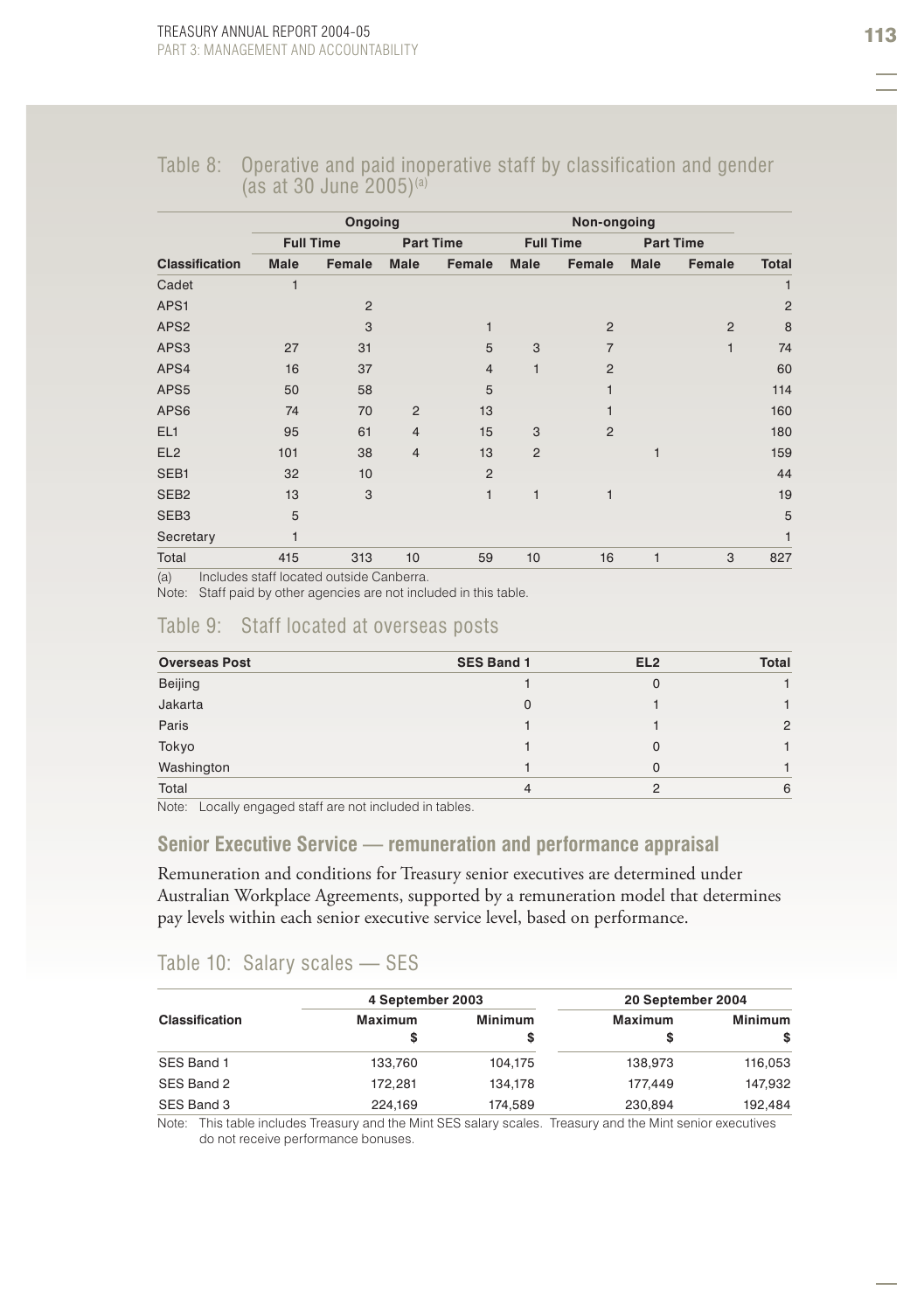Since September 2000, senior executives have been appraised using the Australian Public Service Commission's Senior Executive Capability Framework to assess performance and rank each employee relative to their peers. An increase in relative ranking can lead to an increase in base salary.

A change in Treasury's remuneration policy in September 2002, discontinued senior executives' access to a private plated vehicle, with provisions made for a payment in lieu. A small number of continuing leases for private plated vehicles still operate. Senior executives may have access to airline lounge membership and mobile phones. Some may also have home office facilities, if appropriate.

#### **Remuneration — employees other than SES**

The Treasury 2004-06 Certified Agreement determines salary rates for all non-senior executive service staff.

|                       | 4 September 2003 |                | 9 September 2004 |                |
|-----------------------|------------------|----------------|------------------|----------------|
| <b>Classification</b> | <b>Maximum</b>   | <b>Minimum</b> | <b>Maximum</b>   | <b>Minimum</b> |
|                       | \$               | \$             | \$               | \$             |
| APS1                  | 32,814           | 30,102         | 35,298           | 32,505         |
| APS <sub>2</sub>      | 37,327           | 34,919         | 39,947           | 37,467         |
| APS3                  | 42,143           | 39,735         | 44,907           | 42,427         |
| APS4                  | 46,958           | 44,550         | 49,867           | 47,387         |
| APS5                  | 53,582           | 50,271         | 56,689           | 53,279         |
| APS6                  | 60,204           | 56,893         | 63,510           | 60,100         |
| EL <sub>1</sub>       | 74,653           | 67,218         | 78,393           | 70,735         |
| EL <sub>2</sub>       | 91,510           | 83.081         | 95,755           | 87,073         |

#### Table 11: Certified Agreement salary scales — non-SES

Note: Salary levels under the Certified Agreement are determined on the basis of performance appraisal under Treasury's Performance Appraisal System.

Treasury remuneration policy provides for access to pay rates higher than those in the Certified Agreement to all employees classified as APS6, EL1 and EL2, through Australian Workplace Agreements.

### Table 12: APS6, EL1 and EL2 additional pay points

| <b>Classification</b> | Staff eligible<br>2004-05 | <b>Staff receiving</b><br>additional pay<br>point<br>2004-05 | <b>Maximum</b><br>additional pay<br>point<br>2004-05 | <b>Minimum</b><br>additional pay<br>point<br>2004-05 |
|-----------------------|---------------------------|--------------------------------------------------------------|------------------------------------------------------|------------------------------------------------------|
|                       |                           |                                                              | \$                                                   | \$                                                   |
| APS6                  | 160                       | 72                                                           | 72,812                                               | 68,472                                               |
| EL <sub>1</sub>       | 180                       | 104                                                          | 89,927                                               | 84,545                                               |
| EL <sub>2</sub>       | 159                       | 121                                                          | 109,894                                              | 100,469                                              |
| Total                 | 499                       | 297                                                          |                                                      |                                                      |

Note: Four EL2 and one EL1 staff have salary rates which fall outside the pay structure.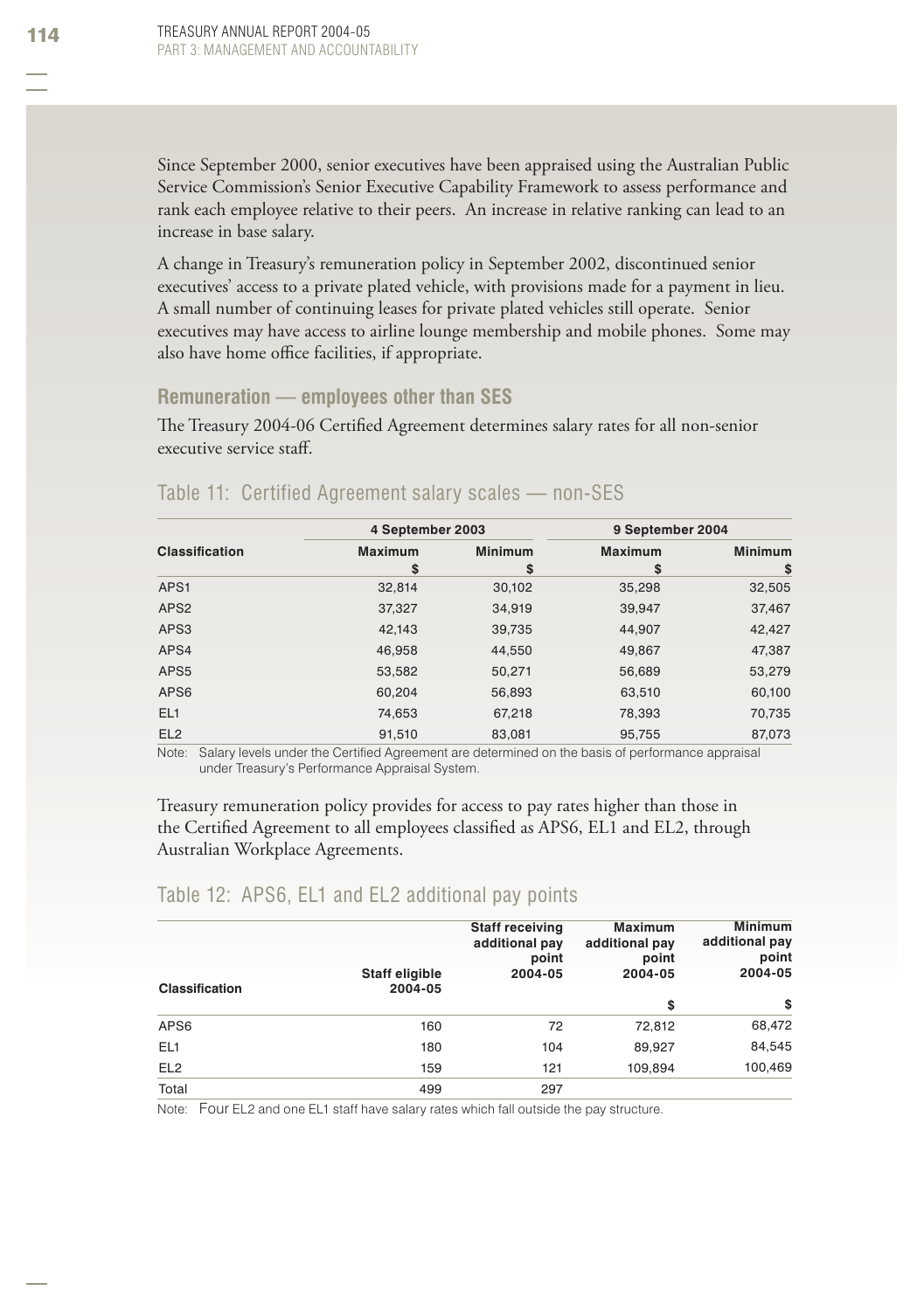Salary levels under Australian Workplace Agreements are determined by the Secretary based on remuneration committee recommendations. The Performance Management System measures all staff performance, as well as relevant skills and responsibilities.

#### **Senior management changes**

Senior management movements in 2004-05 within Treasury are shown in Tables 13 and 14.

#### Table 13: SES commencements

| <b>Reason for commencement</b>       | <b>SES Band 3</b> | <b>SES Band 2</b> | <b>SES Band 1</b> | Total |
|--------------------------------------|-------------------|-------------------|-------------------|-------|
| Appointment                          | 0                 |                   |                   |       |
| Internal promotion                   | 3                 | 9                 |                   | 19    |
| Transfer from other agencies         | 0                 | O                 |                   |       |
| Promotion from other agencies        | 0                 |                   |                   |       |
| Term engagement                      | O                 |                   |                   |       |
| Non-ongoing specific term engagement | 0                 | 0                 |                   |       |
| Total                                |                   |                   | 10                | 24    |

# Table 14: SES cessations

| <b>Reason for movement</b> | <b>SES Band 3</b> | SES Band 2 | <b>SES Band 1</b> | Total |
|----------------------------|-------------------|------------|-------------------|-------|
| Resignation                |                   |            |                   |       |
| Retirement                 |                   |            |                   |       |
| Promotion                  |                   |            |                   |       |
| External transfer          |                   |            |                   |       |
| Total                      |                   |            |                   |       |

In 2004-05, three new Executive Directors were promoted and appointed to the Executive Board. They were:

- Mike Callaghan, Revenue Group; •
- David Tune, Fiscal Group; and •
- Dr David Parker, Alternate Executive Director, Macroeconomic Group. •

# Management of human resources — the Mint

The Mint's workload and organisational arrangements were steady throughout the year.

Issues raised in the 2003 staff survey continue to be addressed. A monthly staff newsletter was introduced to improve communication across the organisation and several cross-functional teams are addressing specific process improvements and enhancing cross-area cooperation.

A competency based system to progress through the APS4 pay points, depending on staff having the relevant skills, was introduced for mechanical trades staff. This should benefit both staff and the organisation through improved staff skilling and retention, and will be extended to other classifications where appropriate.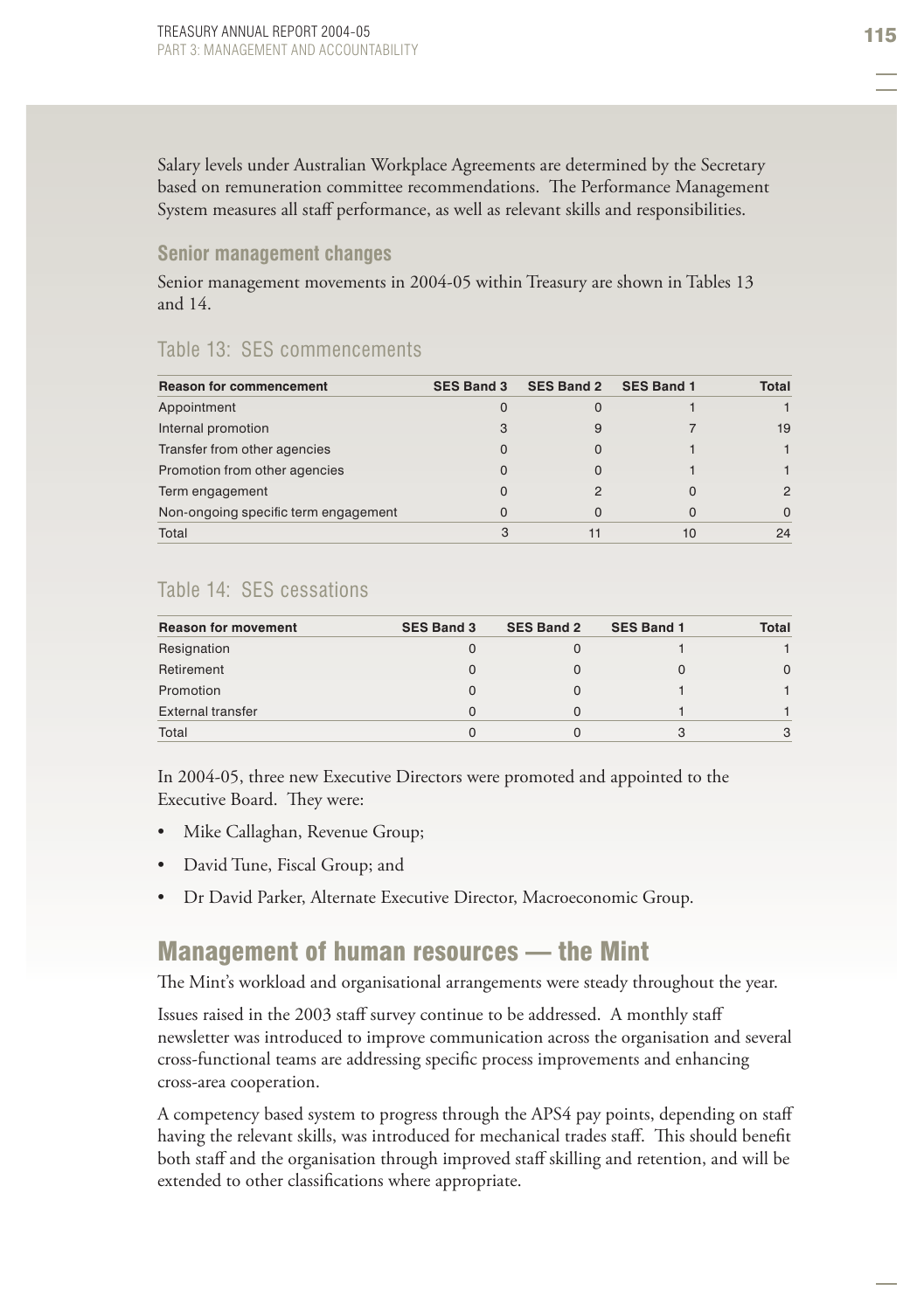# Performance Management System

The Mint's Performance Management System provides a framework for improving organisational performance by linking and aligning individual, team and organisational objectives and results. It also provides a means to recognise good performance and manage results.

# Royal Australian Mint Certified Agreement and Values

The 2004-05 Royal Australian Mint Agreement negotiated under section 170LJ of the *Workplace Relations Act 1966* will expire at the end of December.

The 2004-05 agreement delivered a 4.25 per cent increase from 3 February 2005. The increase will be funded in part by productivity initiatives and discontinuation of performance management bonus payments.

The agreement commits all parties and encourages other parties to commit to the Mint's values which are consistent with Australian Public Service values. The values are also embedded in the performance management system.

The Mint's Work Level Standards were reviewed and found to be broadly consistent with Australian Public Service-wide standards and work value indicators.

|                       | From 3 February 2005 |                      |  |
|-----------------------|----------------------|----------------------|--|
| <b>Classification</b> | <b>Maximum</b><br>S  | <b>Minimum</b><br>\$ |  |
| Apprentice            | 32,339               | 16,602               |  |
| APS1                  | 34,587               | 31,292               |  |
| APS <sub>2</sub>      | 39,271               | 35,965               |  |
| APS3                  | 44,180               | 39,271               |  |
| APS4                  | 48,813               | 44,894               |  |
| APS <sub>5</sub>      | 54,159               | 48,813               |  |
| APS6                  | 64,172               | 55,803               |  |
| EL1                   | 79,949               | 69,345               |  |
| EL <sub>2</sub>       | 95,291               | 79,949               |  |

# Table 15: The Mint Certified Agreement salary scales — non-SES

# Workplace relations

The Mint has a range of formal and informal consultative arrangements including the Mint Consultative Forum which meets regularly. It is chaired by the Controller and comprises management representatives, elected employee representatives and representatives of the Community and Public Sector Union and the Australian Manufacturing Workers Union.

The agreement commits to discussing workplace issues in a spirit of cooperation and trust, and ensuring employees receive information on workplace issues affecting them, including business progress and the impacts of new programmes. The agreement also allows employees to contribute their views on these issues.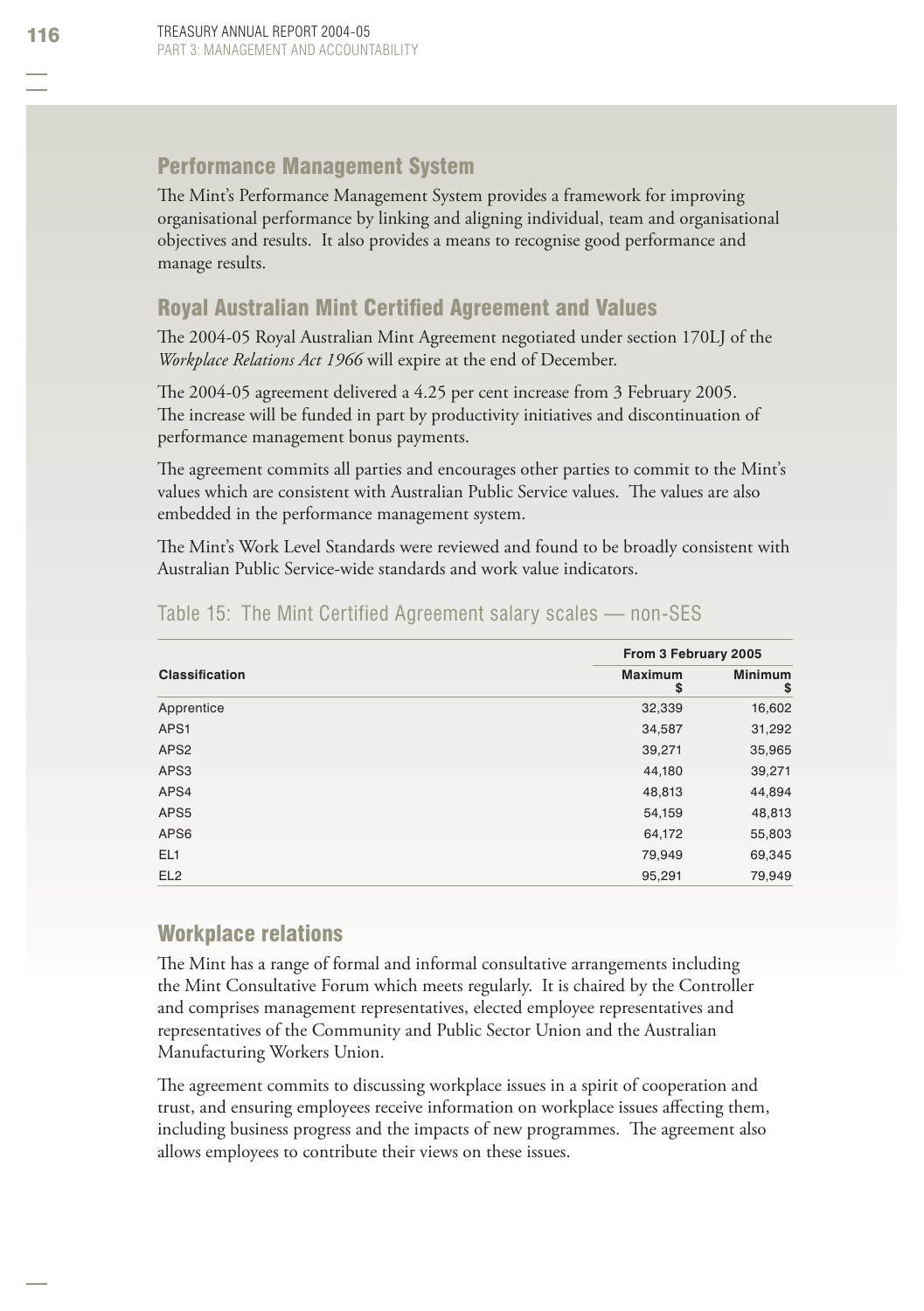# Recruitment and succession planning

The Mint's retention rates, particularly for professionals and skilled tradespeople, were more fluid than in previous years. Recruitment activity for 2004-05 resulted in 10 new ongoing staff and 21 new non-ongoing staff , with an end result of seven more staff at 30 June.

To address the acute shortage of skilled tradespeople, the Mint increased its apprenticeship intake through normal recruitment processes and offered trade apprenticeships to current production employees. This initiative was very successful three youths and two mature age people started apprenticeship training programmes in January, bringing the number of apprentices to seven.

# **Training**

The Mint's training and development programme provides training to improve staff skills, knowledge and attitude, to increase their competence and performance. With the acquisition of highly sophisticated capital equipment, technical training of existing staff has a high priority.

To ensure the Mint retains its capability to produce high quality coin, three staff traveled to Germany for pre-acceptance training on a new high-speed coining press and an automated uncirculated coin press. Three technicians from Germany came to the Mint to train staff and extensive in-house training was provided on vision systems which facilitate selective gold plating. A senior officer went on a study tour of Munich Mint, Stuttgart Mint and Berlin Mint. Two senior officers also attended interstate conferences on Maintenance and Facilities operations. On-the-job training is important in developing competencies and occupational health and safety awareness programmes, with external providers or the Mint's own staff providing the expertise. Extensive staff training for Streamline MPR system continued throughout the year. Additionally, a number of staff attended relevant training courses provided by the Australian Public Service Commission.

The cost for external training courses for the Mint was \$70,000 excluding Streamline training, salary and travel costs.

# **Staffing information**

All staff are employed under the *Public Service Act 1999*.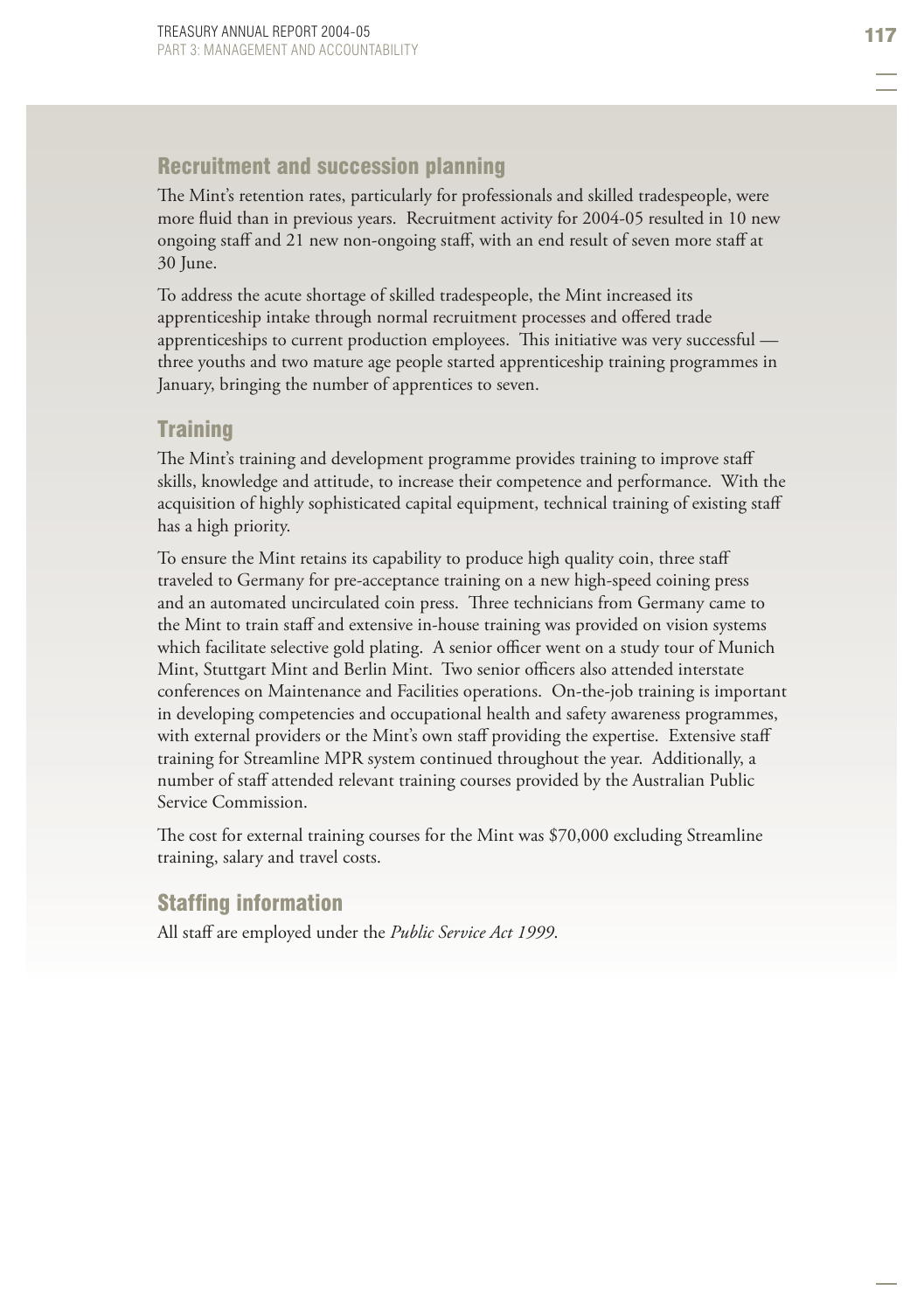| Ongoing                                                                                               | Non-ongoing |
|-------------------------------------------------------------------------------------------------------|-------------|
| TADIG TO. THE MINITUDE AND AND DAIG MODELANDE STAIL BY GROSHIGANON AND<br>gender (as at 30 June 2005) |             |

Table 16: The Mint operative and paid inoperative staff by classification and

|                       | <b>Ungong</b>    |          |           |          |                | <b>NON-ONGONITY</b> |             |              |                |  |
|-----------------------|------------------|----------|-----------|----------|----------------|---------------------|-------------|--------------|----------------|--|
|                       | <b>Full-time</b> |          | Part-time |          |                | <b>Full-time</b>    |             | Part-time    |                |  |
| <b>Classification</b> | <b>Male</b>      | Female   | Male      | Female   | Male           | Female              | <b>Male</b> | Female       | <b>Total</b>   |  |
| Apprentice            | $\Omega$         | 0        | $\Omega$  | $\Omega$ | 7              | $\Omega$            | $\Omega$    | $\Omega$     |                |  |
| APS1                  | $\overline{2}$   | 3        | $\Omega$  | $\Omega$ | $\overline{2}$ |                     | 0           | $\Omega$     | 8              |  |
| APS <sub>2</sub>      | 11               | 15       | 0         | O        | U              | O                   | 0           | $\mathbf{0}$ | 26             |  |
| APS3                  | 18               |          | U         | O        |                | O                   |             |              | 22             |  |
| APS4                  | 10               | 6        | 0         | ი        | n              |                     | 0           | $\mathbf{0}$ | 17             |  |
| APS5                  | $\overline{4}$   | $\Omega$ | $\Omega$  | $\Omega$ | O              | O                   | 0           | $\Omega$     | $\overline{4}$ |  |
| APS6                  | 11               | 4        | U         |          |                |                     | O           | $\Omega$     | 16             |  |
| EL <sub>1</sub>       | 9                |          | O         | ი        |                |                     | 0           | $\mathbf 0$  | 12             |  |
| EL <sub>2</sub>       | 3                | O        | U         |          |                | O                   | O           | $\Omega$     | $\overline{4}$ |  |
| SEB1                  |                  | O        | U         |          | O              | O                   | O           | $\Omega$     | $\mathbf 0$    |  |
| SEB <sub>2</sub>      | n                |          | $\Omega$  | $\Omega$ | $\Omega$       | 0                   | 0           | $\Omega$     |                |  |
| SEB <sub>3</sub>      | 0                | O        | 0         | 0        | 0              | $\Omega$            | 0           | $\mathbf 0$  | $\Omega$       |  |
| Total                 | 68               | 31       | $\Omega$  |          | 11             | $\overline{4}$      |             |              | 117            |  |

Details of the Mint's Senior Executive Service remuneration and performance pay are included in the Treasury performance pay table in the Senior Executive Service remuneration and performance appraisal section of the report.

# **Purchasing**

Treasury's new procurement framework for goods and services includes a new suite of Request for Tender and draft contract templates (with user guides), delegate submission templates, various new and updated guidance documents (including a revised Risk Management Guide, a Tender Evaluation Plan template and a Guide to Negotiating Contracts), and the *Treasury Procurement Procedures Manual*. A series of tailored procurement seminars accompanied the introduction of the new framework.

Involvement in government forums on procurement ensures Treasury maintains procurement expertise and complies with government policy and guidelines. Information on the Treasury's Intranet was upgraded significantly to reflect the new procurement framework and contemporary procurement practices. The site also contains links to relevant Australian Government procurement policies.

In 2004-05, Treasury enhanced the Contracts Register System to provide stronger links between it and Treasury's Financial Management Information System (SAP). The enhancements will improve Treasury's ability to comply with government reporting requirements.

The Royal Australian Mint also has developed its internal policies and procedure manuals for the procurement of goods and services, consistent with the Treasury Chief Executive Instructions and the Commonwealth Procurement Guidelines. Responsibility for procurement is devolved to line managers, with a contract manager providing assistance.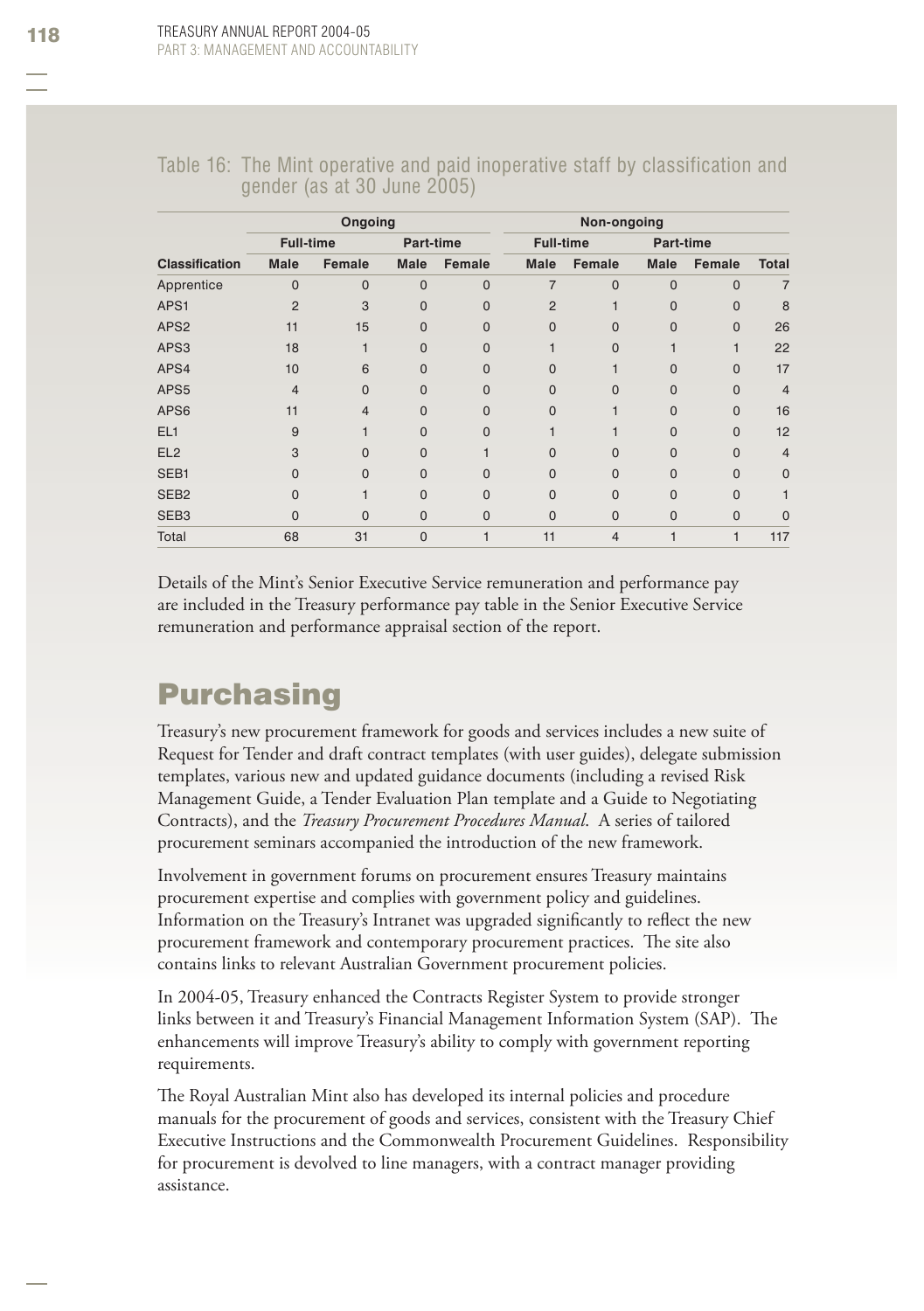The Royal Australian Mint/Treasury has addressed issues raised by Ernst & Young in their 2002-03 review of tendering and contracting arrangements. Ongoing training ensures compliance of tendering processes and specification development.

# Assets management

Treasury manages both current and non-current assets in accordance with guidelines set out in the Chief Executive Instructions and Australian Accounting Standards.

Treasury's non-current assets are subject to an annual stocktake to ensure the records are accurate. Revaluations until 30 June 2002, were performed on a deprival basis but since then, all revaluations have been done using the fair value method of valuation required by the Australian Accounting Standard AASB 1041 *Revaluation of non-current assets and the Finance Ministers Orders*. All assets were tested for impairment with no adjustment to the carrying values required.

The Royal Australian Mint manages four types of fixed asset classes: plant and equipment, leasehold improvements, intangibles and the National Coin Collection. These assets have a value of  $$13.643$  million and are managed in accordance with the guidelines in the Chief Executive Instructions. Plant and equipment and intangibles were tested for impairments to ensure records were accurate for the transition to Australian equivalent international accounting standards. The Australian Valuation Office valued assets that were at cost, using the fair value method.

# **Consultancies**

Consistent with the Commonwealth Procurement Guidelines (CPGs) and the Chief Executive Instructions, Treasury and the Mint engage consultants and contractors on the basis of:

- value for money; •
- open and effective competition; •
- ethics and fair dealing; •
- accountability and reporting; •
- national competitiveness and industry development; and •
- support for other Australian Government policies. •

Typically, consultants are engaged to investigate or diagnose a defined issue or problem; carry out defined research, reviews or evaluations; provide independent advice; and provide information or creative solutions to assist the Treasury and the Mint manage their decision-making. The most common reasons for engagement of consultancy services are:

- unavailability of specialist in-house resources in the short timeframe allowed; •
- the need for an independent study or review; and •
- specialist skills and knowledge not available in-house. •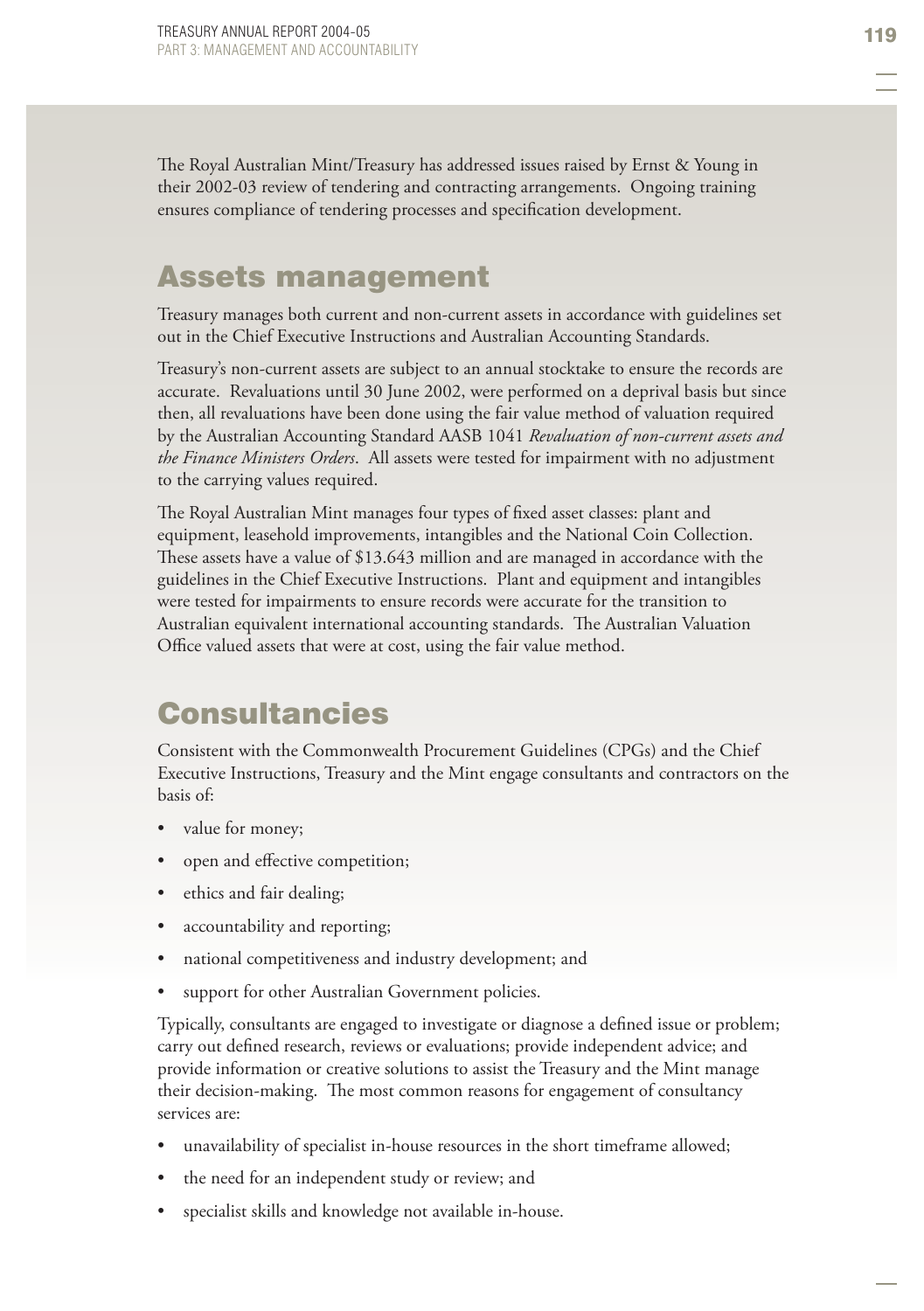The selection methods used for consultancies are categorised in column five of Table 18.

Treasury continued to implement initiatives to improve the management of Treasury's contracts and consultancies throughout the year. Following the introduction of the revised *Commonwealth Procurement Guidelines* in January 2005, Treasury delivered a number of procurement seminars to assist Treasury staff increase their knowledge and understanding of the new procurement framework. The Contracts Register System reporting was enhanced to align with the revised parliamentary and government reporting procedures. In addition, Treasury reviewed its contract templates to ensure full compliance with legislation and government procurement policies.

In 2004-05, Treasury introduced additional guidelines to assist staff distinguish between non-consultancy and consultancy contracts. A review of contracts between 1 July 2003 and 30 June 2005, identified a number of contracts were incorrectly identified as consultancy contracts. As a result, the number consultancy contracts reported in 2004-05 is significantly less then in previous financial years. The amended 2003-04 consultancy table has been republished in this Annual Report in Part 5: Other Statistical Information under Corrections to the 2003-04 Treasury Annual Report.

During 2004-05, 27 new consultancy contracts valued at \$10,000 and over were entered into involving total actual expenditure of \$1,333,307. In addition, nine ongoing consultancy contracts valued at \$10,000 and over were active during the year involving total actual expenditure of \$543,959.

|  |                                                              |  |  |  | Table 17: Total number and expenditure of new and ongoing consultancies |
|--|--------------------------------------------------------------|--|--|--|-------------------------------------------------------------------------|
|  | $$10,000$ and over in 2004-05 by output group <sup>(a)</sup> |  |  |  |                                                                         |

| <b>Output Group</b> |                                    | <b>Consultancies</b><br>number | Cost<br>s |
|---------------------|------------------------------------|--------------------------------|-----------|
| 1.1                 | Macroeconomic                      | $\overline{4}$                 | 37,950    |
| 2.1                 | Fiscal                             | $\overline{2}$                 | 35,525    |
| 2.2                 | Revenue                            | 13                             | 749,473   |
| 3.1                 | <b>Markets</b>                     | 10                             | 862,643   |
|                     | <b>Corporate Services Division</b> | 4                              | 44,072    |
|                     | Royal Australian Mint              | 3                              | 147,603   |
| Total               |                                    | 36                             | 1,877,266 |

(a) Table 17 shows the total expenditure and number of consultancies \$10,000 and over for 2004-05. This table does not correspond with Table 18 which shows the total value of consultancies over \$10,000. All amounts are GST inclusive.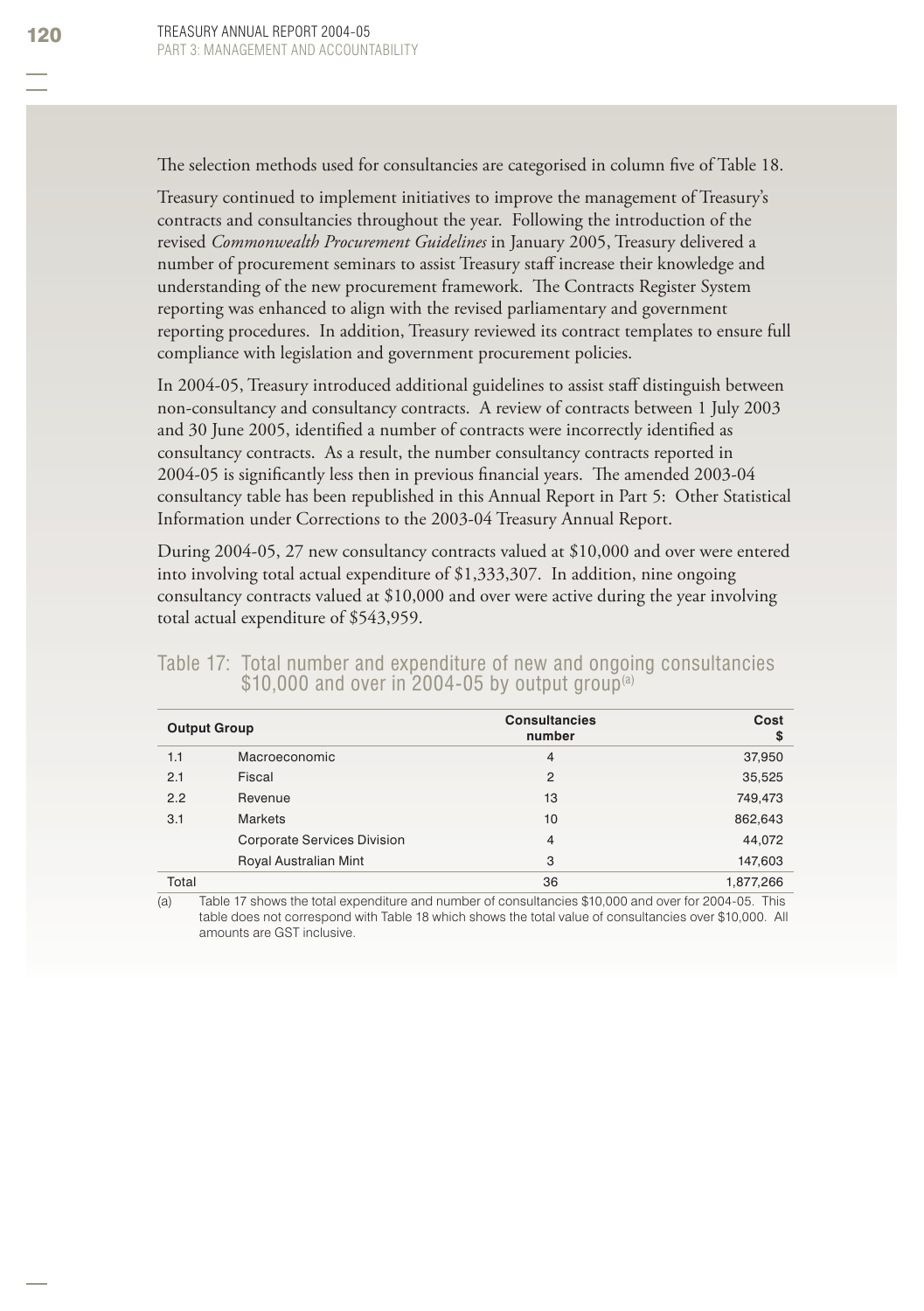# Table 18: List of consultancies over \$10,000 in 2004-05 by output group

| <b>Consultant Name</b>                     | <b>Description</b>                                                                                                                                                                                                                     | Contract<br>price | <b>Selection</b><br>process(1) | <b>Justification</b><br>(2) |
|--------------------------------------------|----------------------------------------------------------------------------------------------------------------------------------------------------------------------------------------------------------------------------------------|-------------------|--------------------------------|-----------------------------|
| <b>Output Group 1.1</b><br>(Macroeconomic) |                                                                                                                                                                                                                                        |                   |                                |                             |
| <b>Australian National University</b>      | Provide professional services<br>relating to the Pacific and Asia<br>regions                                                                                                                                                           | 46,200            | <b>Direct</b><br>engagement    | e                           |
| Dr Michael Edward Carnahan                 | Provide professional services in<br>relation to Pacific Issues                                                                                                                                                                         | 13,200            | <b>Direct</b><br>engagement    | e                           |
| Dr Satish Chand                            | Provide professional services<br>relating to Pacific and Asia regions                                                                                                                                                                  | 24,750            | Direct<br>engagement           | e                           |
| <b>TFG International Pty Ltd</b>           | Provide professional services<br>relating to a capacity scan of the<br>Papua New Guinea Departments<br>of Treasury and Finance                                                                                                         | 10,000            | <b>Direct</b><br>engagement    | e                           |
| <b>Total Output Group 1.1</b>              |                                                                                                                                                                                                                                        | 94,150            |                                |                             |
| <b>Output Group 2.1</b><br>(Fiscal)        |                                                                                                                                                                                                                                        |                   |                                |                             |
| Dr Arthur John McHugh                      | Review of selected Commonwealth<br>Grants Commission cost weights                                                                                                                                                                      | 26,400            | Direct<br>engagement           | e                           |
| <b>Total output Group 2.1</b>              |                                                                                                                                                                                                                                        | 26,400            |                                |                             |
| <b>Output Group 2.2</b><br>(Revenue)       |                                                                                                                                                                                                                                        |                   |                                |                             |
| Creating Coherence Pty Ltd                 | Provide advice, as a member<br>of a Board Reference Group,<br>to the Board of Taxation on<br>fully identifying the inoperative<br>provisions of the Income Tax<br>Assessment Act 1936 and the<br>Income Tax Assessment Act 1997        | 12,250            | <b>Direct</b><br>engagement    | e                           |
| <b>Creating Coherence Pty Ltd</b>          | Provide tax law and development<br>services to Treasury                                                                                                                                                                                | 176,400           | Direct<br>engagement           | е                           |
| Lixstar Pty Ltd                            | Provide advice, as a member<br>of a Board Reference Group,<br>to the Board of Taxation on<br>fully identifying the inoperative<br>provisions of the <i>Income Tax</i><br>Assessment Act 1936 and the<br>Income Tax Assessment Act 1997 | 16,500            | Direct<br>engagement           | e                           |
| <b>Monash University</b>                   | Provide research services and<br>advice on issues identified by<br>Revenue Group; communicate<br>research outcomes at seminars<br>and other forums; and contribute<br>to working group discussions on<br>tax policy and tax law issues | 60,000            | Direct<br>engagement           | e                           |
| Mr Anthony Slater, QC                      | Provide advice, as a member<br>of a Board Reference Group,<br>to the Board of Taxation on<br>fully identifying the inoperative<br>provisions of the Income Tax<br>Assessment Act 1936 and the<br>Income Tax Assessment Act 1997        | 30,800            | Direct<br>engagement           | е                           |
| Mr Gary Potts                              | Review of Superannuation<br>Preservation rules as they apply<br>to police                                                                                                                                                              | 17,000            | Direct<br>engagement           | с                           |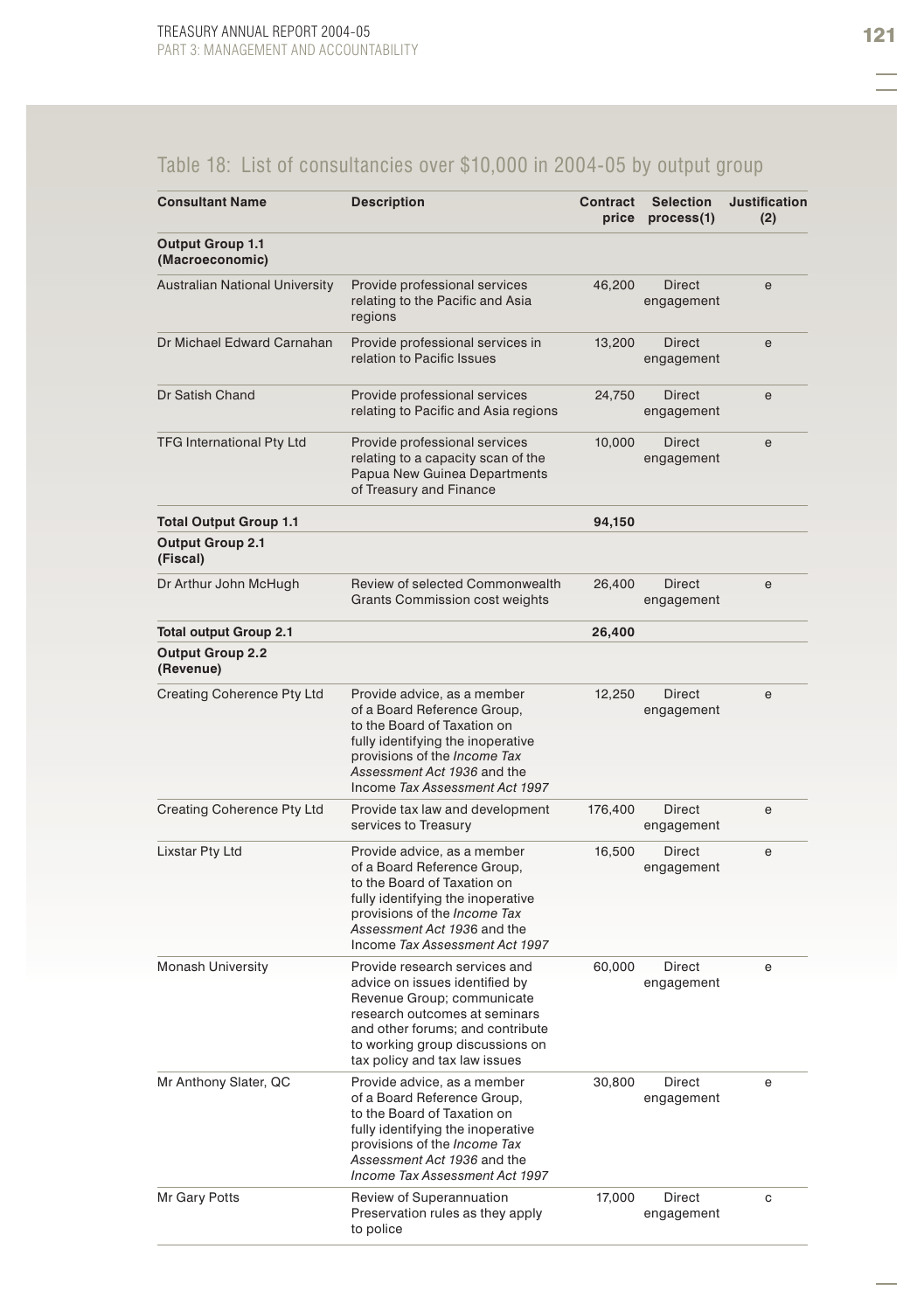#### Table 18: List of consultancies over \$10,000 in 2004-05 by output group (continued)

| <b>Consultant Name</b>                           | <b>Description</b>                                                                                                                                                                                                                     | Contract | <b>Selection</b><br>price process (1) | <b>Justification</b><br>(2) |
|--------------------------------------------------|----------------------------------------------------------------------------------------------------------------------------------------------------------------------------------------------------------------------------------------|----------|---------------------------------------|-----------------------------|
| <b>Output Group 2.2</b><br>(Revenue) (continued) |                                                                                                                                                                                                                                        |          |                                       |                             |
| <b>Professor Richard Vann</b>                    | Provide advice, as a member<br>of a Board Reference Group,<br>to the Board of Taxation on<br>fully identifying the inoperative<br>provisions of the <i>Income Tax</i><br>Assessment Act 1936 and the<br>Income Tax Assessment Act 1997 | 16,500   | <b>Direct</b><br>engagement           | e                           |
| SoftLaw Corporation Limited                      | Identify all explicit cross references<br>in Commonwealth legislation to<br>candidate inoperative provision<br>of the Income Tax Assessment<br>Act 1936 and the Income Tax<br>Assessment Act 1997                                      | 51,573   | Direct<br>engagement                  | a,e                         |
| SoftLaw Corporation Limited                      | Provide legislative quality<br>assurance services on the Review<br>of Self Assessment draft legislation<br>relating to rulings                                                                                                         | 29,260   | Select                                | c                           |
| University of NSW                                | Provide advice, as a member<br>of a Board Reference Group.<br>to the Board of Taxation on<br>fully identifying the inoperative<br>provisions of the Income Tax<br>Assessment Act 1936 and the<br>Income Tax Assessment Act 1997        | 223,905  | Select                                | e                           |
| University of NSW                                | Conduct post-implementation<br>review of small business capital<br>gains tax concessions                                                                                                                                               | 69,595   | <b>Direct</b><br>engagement           | с                           |
| Webb Martin Pty Ltd                              | Evaluate the post-implementation<br>review of small business capital<br>gains tax concessions                                                                                                                                          | 217,412  | Select                                | с                           |
| <b>Total Output Group 2.2</b>                    |                                                                                                                                                                                                                                        | 921,195  |                                       |                             |
| <b>Output Group 3.1</b><br>(Markets)             |                                                                                                                                                                                                                                        |          |                                       |                             |
| Ernst & Young                                    | Undertake a verification audit of an<br>application for assistance under<br>the HIH Claims support scheme                                                                                                                              | 14,353   | Direct<br>engagement                  | c,e                         |
| <b>Finity Consulting</b>                         | Actuarial review of the HIH Claims<br><b>Support Scheme</b>                                                                                                                                                                            | 203,500  | Direct<br>engagement                  | b,c,e                       |
| Graham E Rogers                                  | Review of competitive neutrality<br>in medical indemnity insurance<br>industry                                                                                                                                                         | 76,500   | Direct<br>engagement                  | c,e                         |
| <b>Pricewaterhouse Coopers</b>                   | Provide audit services for the HIH<br>Claims support Scheme                                                                                                                                                                            | 225,000  | Select                                | c,e                         |
| Walter Turnbull Pty Ltd                          | Review of the management of<br>HLIC Old Book by GE Mortgage<br><b>Insurance Services</b>                                                                                                                                               | 30,059   | Direct<br>engagement                  | с                           |
| <b>Total Output Group 3.1</b>                    |                                                                                                                                                                                                                                        | 549,412  |                                       |                             |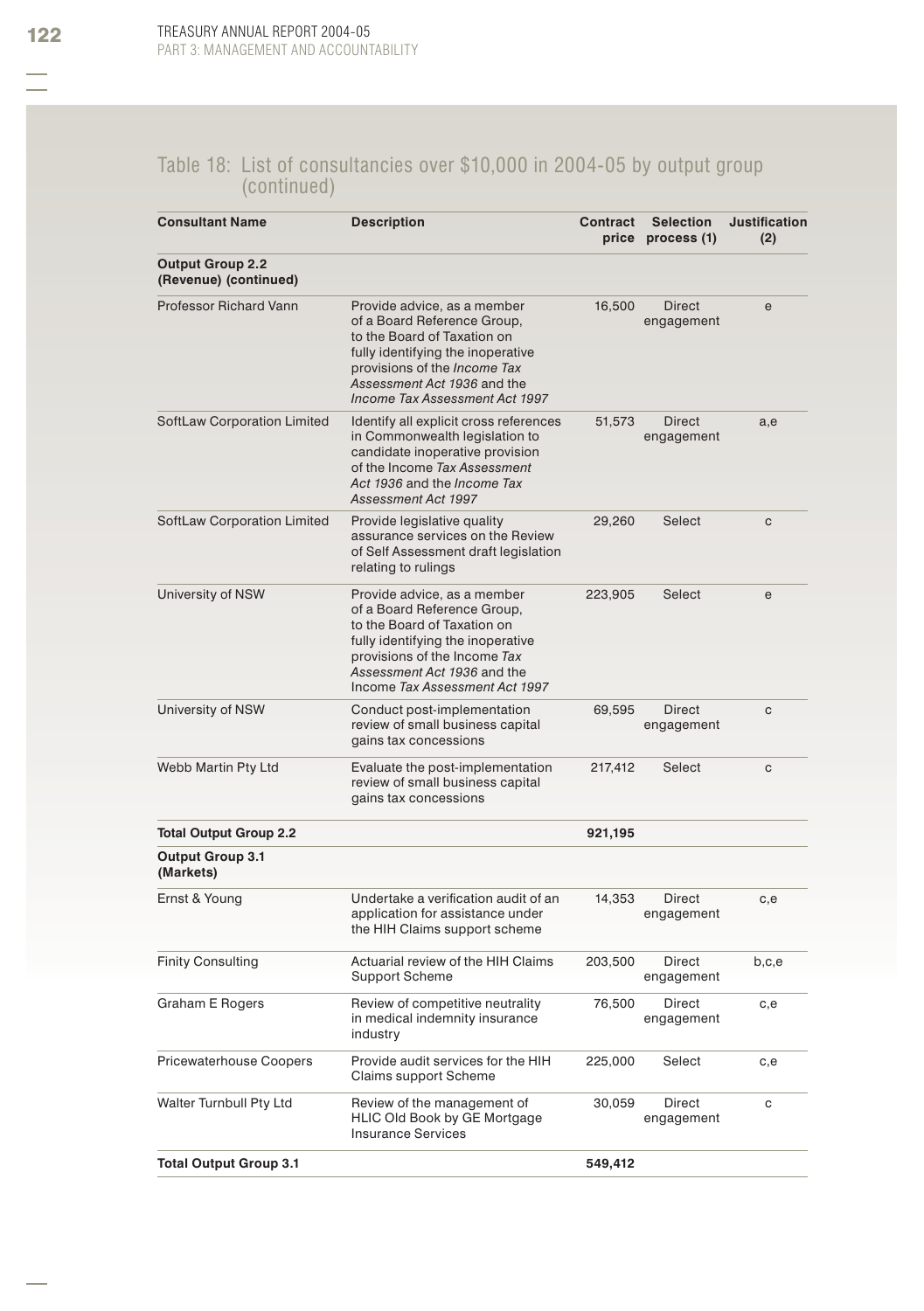#### Table 18: List of consultancies over \$10,000 in 2004-05 by output group (continued)

| <b>Consultant Name</b>                                    | <b>Description</b>                                                                                            | Contract<br>price | <b>Selection</b><br>process (1) | Justification<br>(2) |
|-----------------------------------------------------------|---------------------------------------------------------------------------------------------------------------|-------------------|---------------------------------|----------------------|
| <b>Corporate Services</b>                                 |                                                                                                               |                   |                                 |                      |
| Mr Jim Kropp                                              | Provide consultancy services as<br>an external representative member<br>of the Treasury Audit Committee       | 36,000            | Select                          | e                    |
| Swinburne University of<br>Technology                     | Design, develop and deliver Ethics<br>and Fraud Awareness Education<br>programme                              | 35,000            | Open                            | e                    |
| Walter and Turnbull                                       | Undertake an impact analysis<br>of Australian equivalent of<br>international financial reporting<br>standards | 26.812            | Select                          | $\mathbf b$          |
| <b>Total Corporate Services</b>                           |                                                                                                               | 97,812            |                                 |                      |
| <b>Royal Australian Mint</b>                              |                                                                                                               |                   |                                 |                      |
| Ernst & Young                                             | Provide internal audit services                                                                               | 125,355           | Open                            | e                    |
| <b>GHD Pty Ltd</b>                                        | Provide architectural design for<br>refurbishment                                                             | 246,286           | Open                            | e                    |
| <b>Information Management</b><br><b>Solutions Pty Ltd</b> | Provide consultancy services<br>to develop Dirks Methodology<br>Recordkeeping Documentation                   | 42.372            | Open                            | e                    |
| Total Royal Australian Mint                               |                                                                                                               | 414,013           |                                 |                      |

#### **Total consultancies over \$10,000 2,102,982**

Note: All amounts are GST inclusive.

(1) Explanation of selection process terms:

- i Direct engagement includes the engagement of: a consultant selected from a pre-qualified panel arrangement; a recognised and pre-eminent expert; a consultant who had previously undertaken closely related work for the department; or a consultant known to have the requisite skills where the value of the project did not justify the expense or delay associated with seeking tenders.
	- ii Select tenders are invited from a short list of competent suppliers. This category is applied where there is a known limited market for the services required, and when value for money would not be achieved through a full open tender process.
	- iii If a consultancy is let for advertising and market research that consultancy will be reported in both the 'Consultancy' and 'Advertising and Market Research' categories of this report.
- (2) Justification of decision to use consultancy:
	- (a) Need for rapid access to latest technology and expertise in its application.
	- (b) Specialist in-house resources unavailable in time allowed.
	- (c) Need for an independent study or review.
	- (d) Need for a change agent or facilitator.
	- (e) Specialist skills or knowledge not available in-house.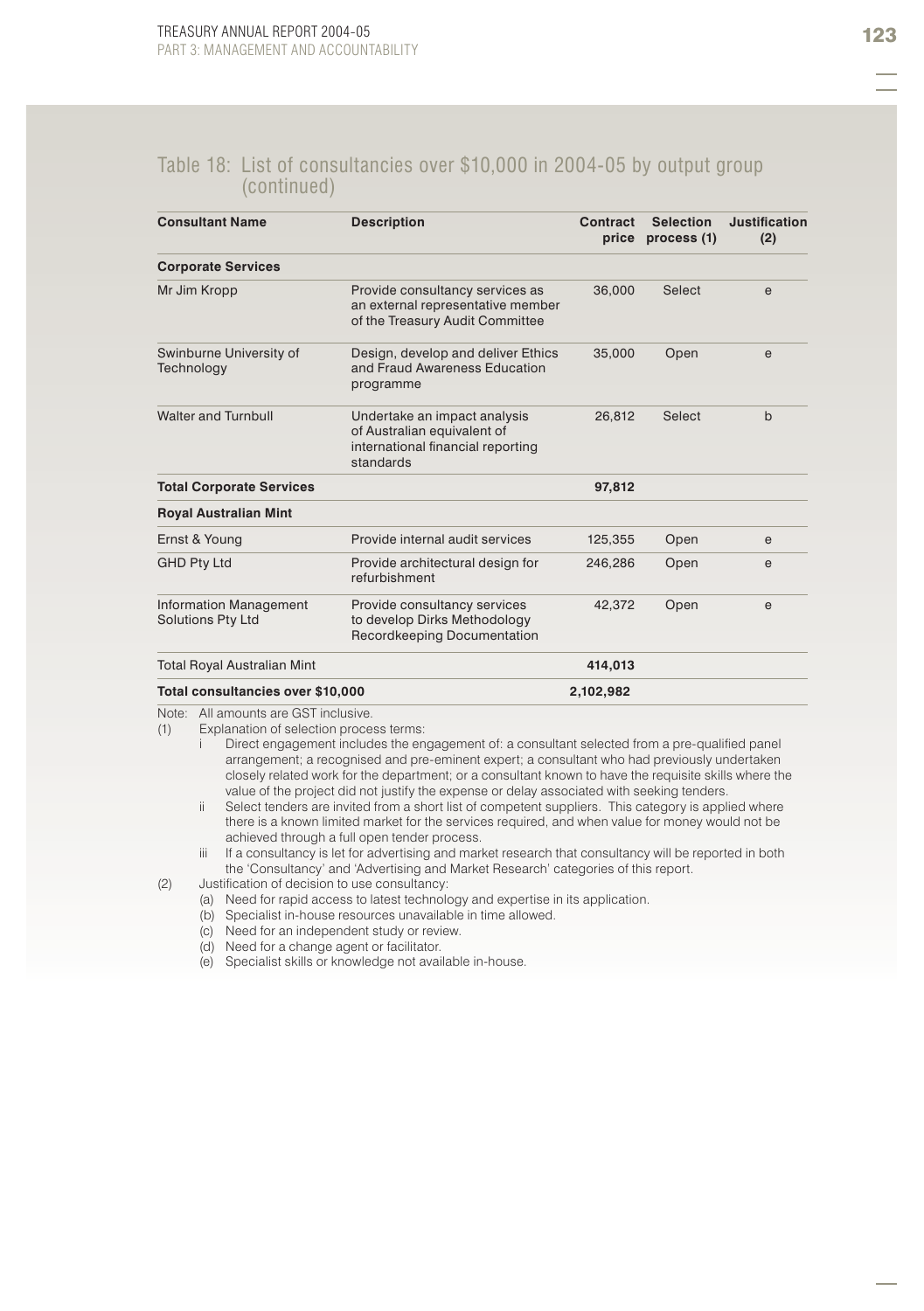# Workplace diversity

Treasury seeks to provide an organisational culture that embraces and promotes diversity amongst its staff. Valuing diversity and fostering an inclusive culture both enriches Treasury's work environment and its policy advice, and facilitates integration of diversity principles into people management systems. Treasury values underpin these systems.

Treasury continues to implement and monitor its Workplace Diversity Programme, launched in 2003. Data from the 2005 staff opinion survey will help in assessing performance against the programme indicators and objectives. This assessment also will inform the review of the program in 2006.

At 30 June 2005, Treasury's staff included:

- 47 per cent women; •
- 17 per cent born overseas; •
- 7 per cent with English as a second language; •
- 0.8 per cent who identify as being Aboriginal or a Torres Strait Islander; and •
- 2 per cent who identify as having a disability. (See Table 19.) •

Treasury's fourth Certified Agreement, demonstrates Treasury's ongoing commitment to family friendly and work/life balance practices, including flexible working arrangements and leave. In 2004-05, part-time employment continued to grow, with 73 part-timers, including three at SES level. This compares with 52 part-timers in 2003-04. Treasury staff returning from parental or maternity leave have access to part-time work where operational requirements permit.

Treasury provides breastfeeding facilities to assist new mothers return to work. The Australian Breastfeeding Association accredited Treasury as a breastfeeding-friendly workplace, with appropriate equipment and standards. The carer's room is well used, especially by staff caring for children in emergency situations. Treasury is trialing an external service provider to assist staff with a range of information including elder care, childcare and care for dependants with disabilities.

Staff have access to home-based work through the revised Home-based Work Policy. Several people have formally accessed this provision to perform duties from home in particular circumstances, such as a graduated return to work.

Treasury is examining initiatives for developing a flexible employment framework which promotes workforce participation for older workers. In developing these initiatives, Treasury is drawing on the findings of the Intergenerational Report and the Management Advisory Committee report on Organisational Renewal, as well as data collected in the 2005 Staff Opinion Survey. Using flexible work arrangements, older employees are able to smooth the transition from full-time work into retirement. These work arrangements help address such issues as the loss of corporate knowledge.

A number of Treasury staff serve as Workplace Harassment Contact Officers and their training is updated as required. Information on their role and availability to discuss issues is on the Intranet.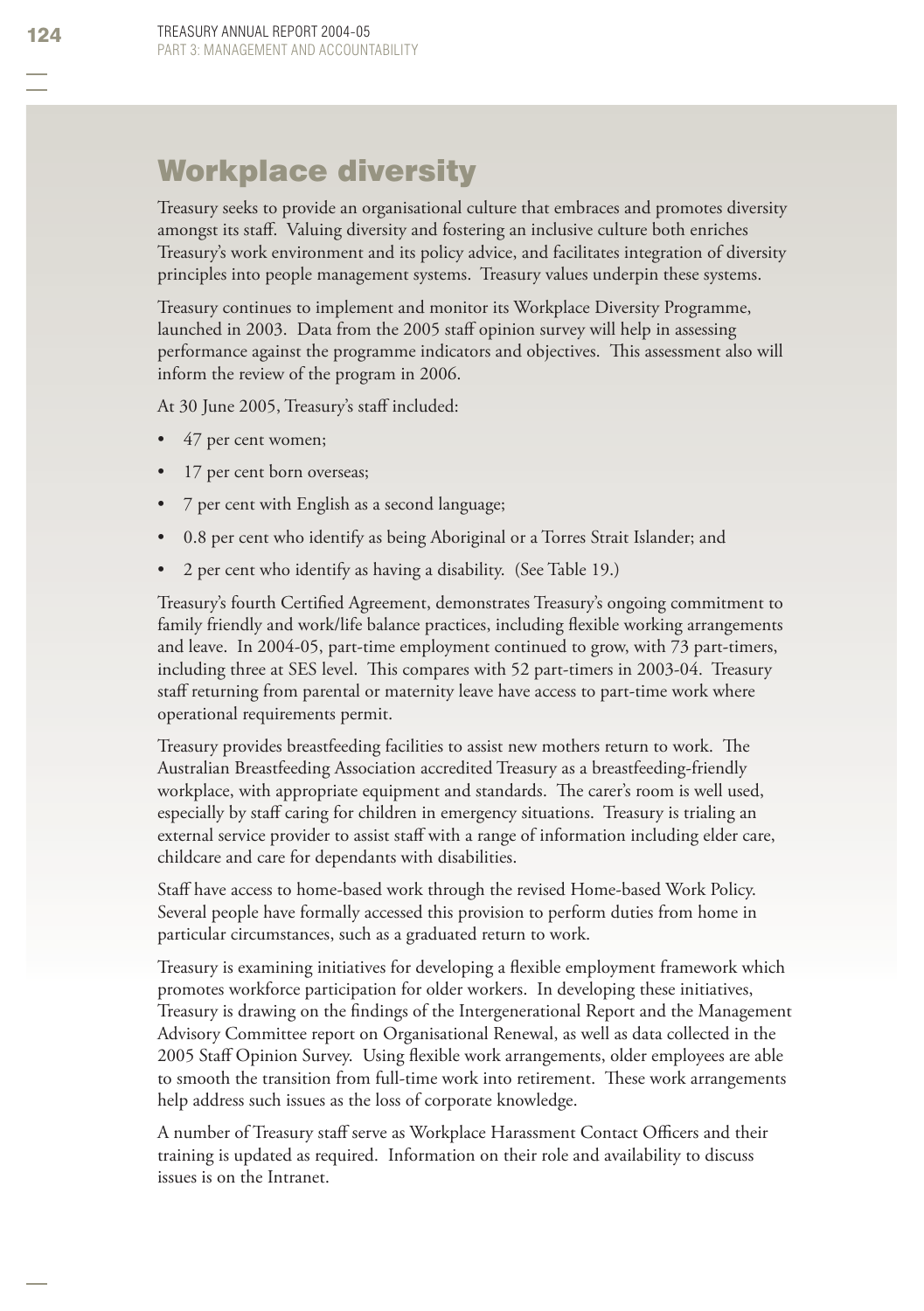Treasury has a continuing cadet from the National Indigenous Cadetship Program and is participating in the Australian Public Service Commission Whole-of-government Indigenous Graduate Recruitment Program.

| <b>Classification</b> | Female         | <b>Born overseas</b> | <b>ESL</b>     | <b>AATSI</b>   | <b>Disability</b> |
|-----------------------|----------------|----------------------|----------------|----------------|-------------------|
| Cadet                 | $\mathbf 0$    | $\mathbf{0}$         | $\overline{0}$ |                | $\mathbf 0$       |
| APS1                  | $\overline{2}$ | <sup>n</sup>         | O              | O              | $\Omega$          |
| APS <sub>2</sub>      | 8              |                      | 0              | 0              | $\Omega$          |
| APS3                  | 44             | 21                   | 5              | $\overline{2}$ |                   |
| APS4                  | 43             | 10                   | 5              | 0              | 2                 |
| APS5                  | 64             | 29                   | 6              | $\overline{2}$ | $\overline{2}$    |
| APS6                  | 84             | 25                   | 13             |                | $\overline{4}$    |
| EL1                   | 78             | 25                   | 10             |                | $\overline{2}$    |
| EL <sub>2</sub>       | 51             | 20                   | 11             | 0              | 3                 |
| SEB1                  | 12             | 7                    | 3              | O              |                   |
| SEB <sub>2</sub>      | 5              | 3                    |                | 0              | $\Omega$          |
| SEB <sub>3</sub>      | $\Omega$       | $\Omega$             | $\Omega$       | O              | $\Omega$          |
| Secretary             | $\Omega$       | $\Omega$             | $\Omega$       | $\Omega$       | $\Omega$          |
| Total                 | 391            | 141                  | 54             | 7              | 15                |

#### Table 19: Operative and paid inoperative staff by EEO target group

Note: For categories other than gender, identification is on a voluntary basis.

#### **Disability Action Plan**

Treasury's Disability Action Plan 2001 was developed initially in consultation with staff, lodged with the Human Rights and Equal Employment Commission and made accessible to the general public through www.hreoc.gov.au. The plan has since been reviewed and updated in line with the Australian Government Disability Strategy and the *Disability Discrimination Act 1992*.

Considerable assistance is provided for employees with special needs. Special equipment is purchased, such as voice recognition software, and individually tailored training is made available. Tutoring in written communication is provided as needed, as well as counselling and translators for hearing impaired staff.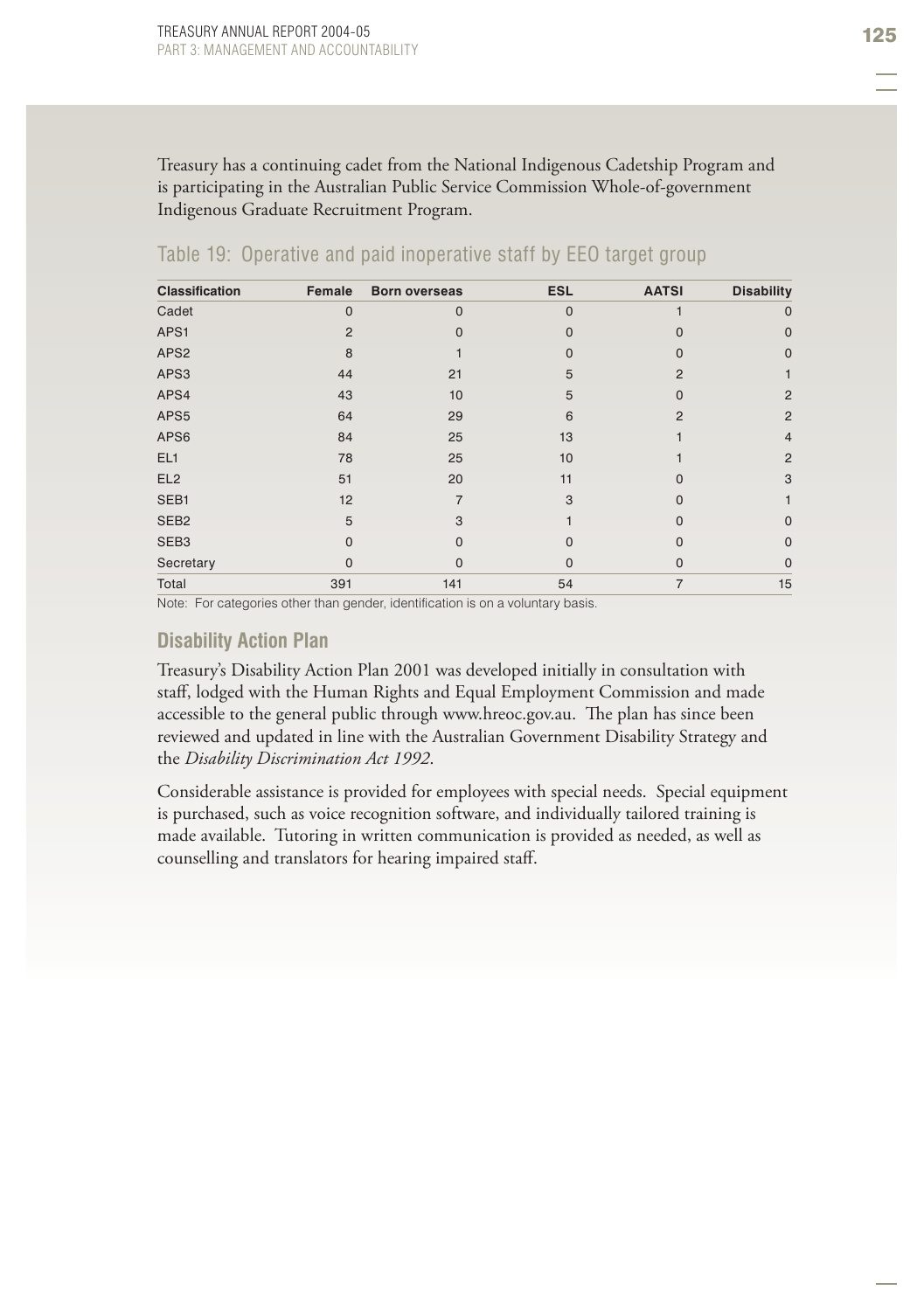

# **Chart 1: Number of new entrant graduates**

# **Chart 2: Number of SES staff members**



# **Chart 3: Treasury staff levels**

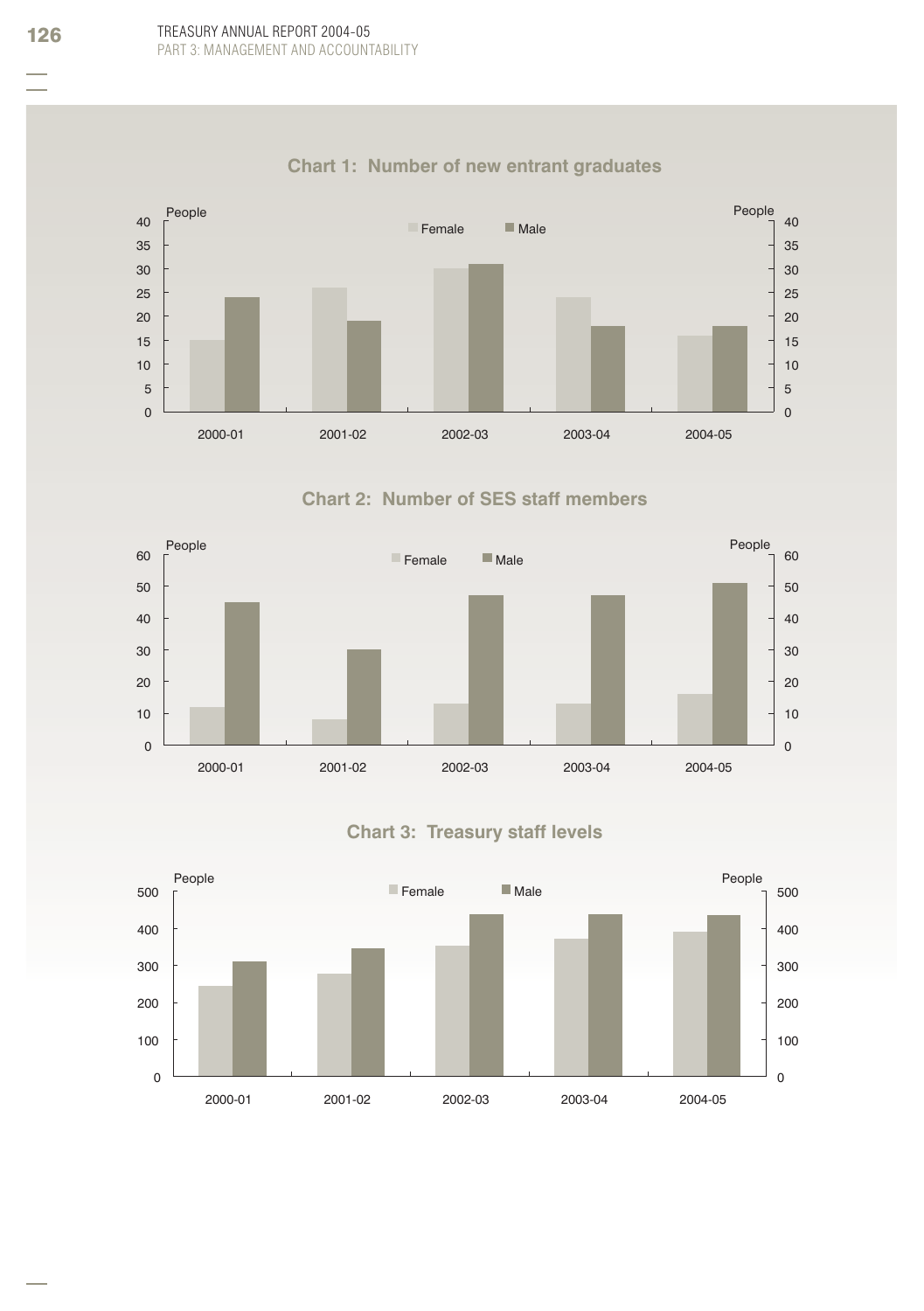#### Table 20: EEO in appointments to boards (or equivalent) of statutory and non-statutory bodies (as at 30 June 2005)

|                                                                           | <b>Total</b><br>positions<br>filled as at<br>30 June | <b>Number from</b><br><b>EEO</b> target<br>groups | Number of<br>appointments<br>made during<br>the year | Number of<br>appointments<br>from EEO<br>target groups |
|---------------------------------------------------------------------------|------------------------------------------------------|---------------------------------------------------|------------------------------------------------------|--------------------------------------------------------|
| Australian Accounting Standards Board                                     | $\mathbf{1}$                                         | $\mathbf 0$                                       | $\Omega$                                             | $\mathbf{0}$                                           |
| <b>Australian Competition and Consumer</b><br>Commission                  | 12                                                   | 3                                                 | 0                                                    | $\Omega$                                               |
| <b>Australian Competition Tribunal</b>                                    | 16                                                   | $\overline{2}$                                    | 6                                                    | $\Omega$                                               |
| Australian Energy Regulator                                               | 3                                                    | $\Omega$                                          | 3                                                    | $\Omega$                                               |
| Australian Prudential Regulation Authority                                | 3                                                    | 0                                                 | 0                                                    | $\mathbf{0}$                                           |
| Australian Reinsurance Pool Corporation                                   | 5                                                    | $\overline{2}$                                    | $\overline{2}$                                       | $\mathbf{1}$                                           |
| <b>Australian Securities and Investments</b><br>Commission                | 3                                                    | $\mathbf{1}$                                      | $\overline{2}$                                       | $\mathbf{1}$                                           |
| Australian Statistics Advisory Council                                    | 23                                                   | 5                                                 | 17                                                   | 3                                                      |
| Auditing and Assurance Standards Board                                    | $\mathbf{1}$                                         | $\mathbf{1}$                                      | $\mathbf{1}$                                         | $\mathbf{1}$                                           |
| <b>Board of Taxation</b>                                                  | 10                                                   | $\mathbf{1}$                                      | $\overline{2}$                                       | $\Omega$                                               |
| <b>Business Regulation Advisory Group</b>                                 | 10                                                   | 5                                                 | 0                                                    | $\mathbf{0}$                                           |
| Commonwealth Consumer Advisory<br>Council                                 | 12                                                   | 3                                                 | 12                                                   | 3                                                      |
| <b>Companies Auditors and Liquidators</b><br><b>Disciplinary Board</b>    | 12                                                   | $\Omega$                                          | $\overline{7}$                                       | $\Omega$                                               |
| Corporations and Markets Advisory<br>Committee                            | 12                                                   | $\overline{7}$                                    | 8                                                    | 5                                                      |
| <b>Financial Literacy Foundation</b>                                      | 10                                                   | $\overline{4}$                                    | 10                                                   | $\overline{4}$                                         |
| <b>Financial Reporting Council</b>                                        | 18                                                   | 3                                                 | 4                                                    | $\mathbf{1}$                                           |
| <b>Financial Sector Advisory Council</b>                                  | 9                                                    | 1                                                 | 3                                                    | $\mathbf{1}$                                           |
| Foreign Investment Review Board                                           | 3                                                    | 1                                                 | 1                                                    | $\mathbf{1}$                                           |
| <b>HIH Assistance Review Panel</b>                                        | 3                                                    | $\overline{2}$                                    | 0                                                    | $\Omega$                                               |
| <b>Health Services Advisory Committee</b>                                 | 11                                                   | $\overline{2}$                                    | 4                                                    | $\mathbf{1}$                                           |
| Inspector-General of Taxation                                             | 1                                                    | $\Omega$                                          | 0                                                    | 0                                                      |
| Legal Sub-Committee of the Corporations<br>and Markets Advisory Committee | 13                                                   | 5                                                 | 6                                                    | 5                                                      |
| Life Insurance and Actuarial Standards<br>Board                           | 7                                                    | $\Omega$                                          | 4                                                    | $\Omega$                                               |
| National Competition Council                                              | 4                                                    | 1                                                 | 1                                                    | 0                                                      |
| <b>Payments System Board</b>                                              | 8                                                    | 1                                                 | 1                                                    | 0                                                      |
| <b>Productivity Commission</b>                                            | 8                                                    | $\overline{2}$                                    | $\Omega$                                             | $\Omega$                                               |
| Reserve Bank of Australia Board                                           | 9                                                    | 1                                                 | 0                                                    | $\Omega$                                               |
| Superannuation Complaints Tribunal                                        | 19                                                   | 9                                                 | 3                                                    | 1                                                      |
| <b>Takeovers Panel</b>                                                    | 47                                                   | 17                                                | 7                                                    | 1                                                      |
| Tax Agents' Boards                                                        | 18                                                   | $\overline{2}$                                    | 0                                                    | $\Omega$                                               |
| Total                                                                     | 311                                                  | 81                                                | 104                                                  | 29                                                     |

Note: In this table, the only EEO target group notified was women.